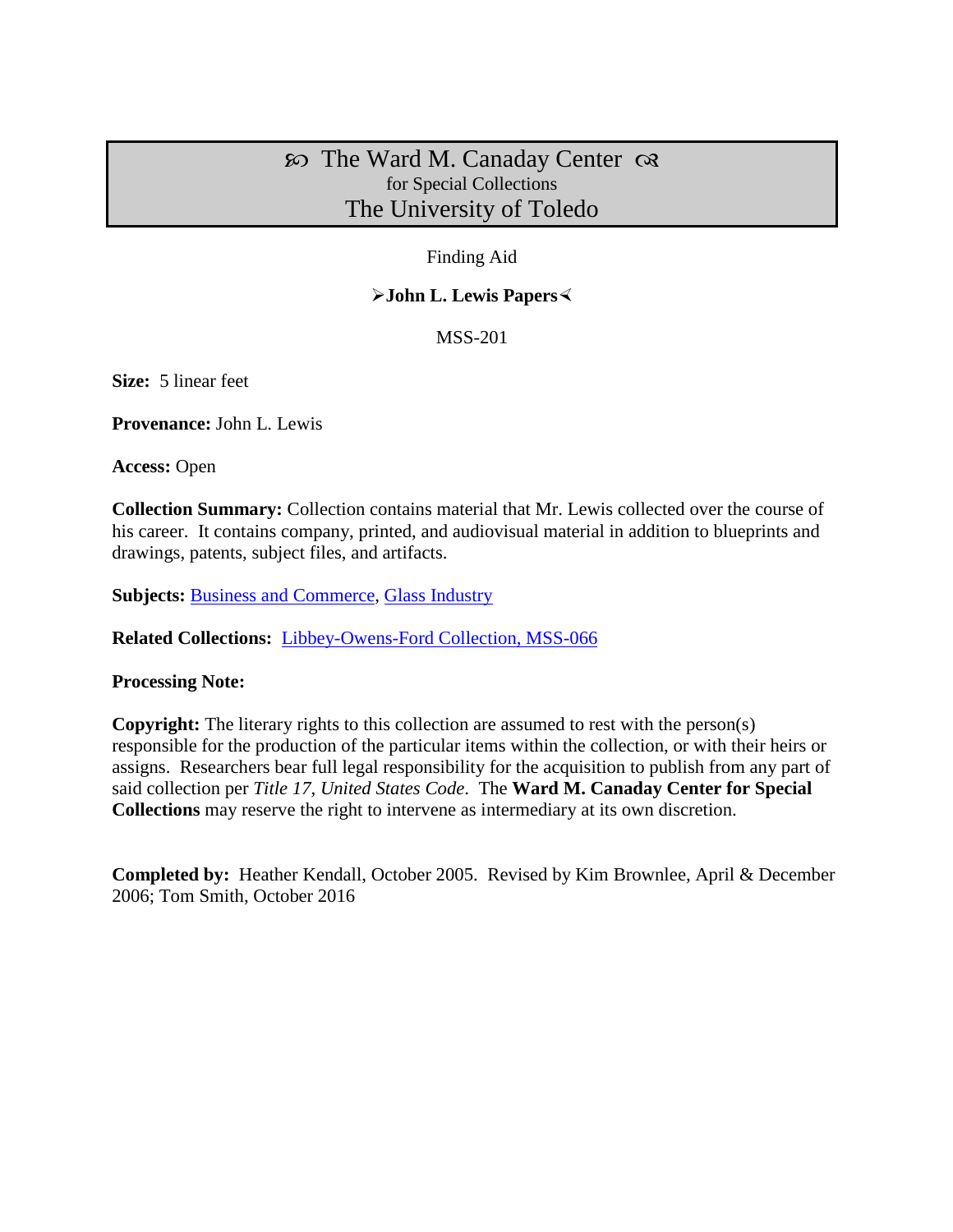#### **Biographical Sketch**

Mr. Lewis was born in Toledo, Ohio. He graduated from Toledo University in February 1952. He began working for Libbey-Owens-Ford on a part-time basis beginning in April 1947. After graduating from college he became a full-time draftsman in the Toledo Technical Division. In March 1955 he was promoted to Furnace Designer, and was promoted again in 1961 to Assistant Plant Engineer at the Shreveport, Louisiana, plant. He worked for LOF at Charleston, West Virginia, Shreveport, and Toledo. He retired in 1989.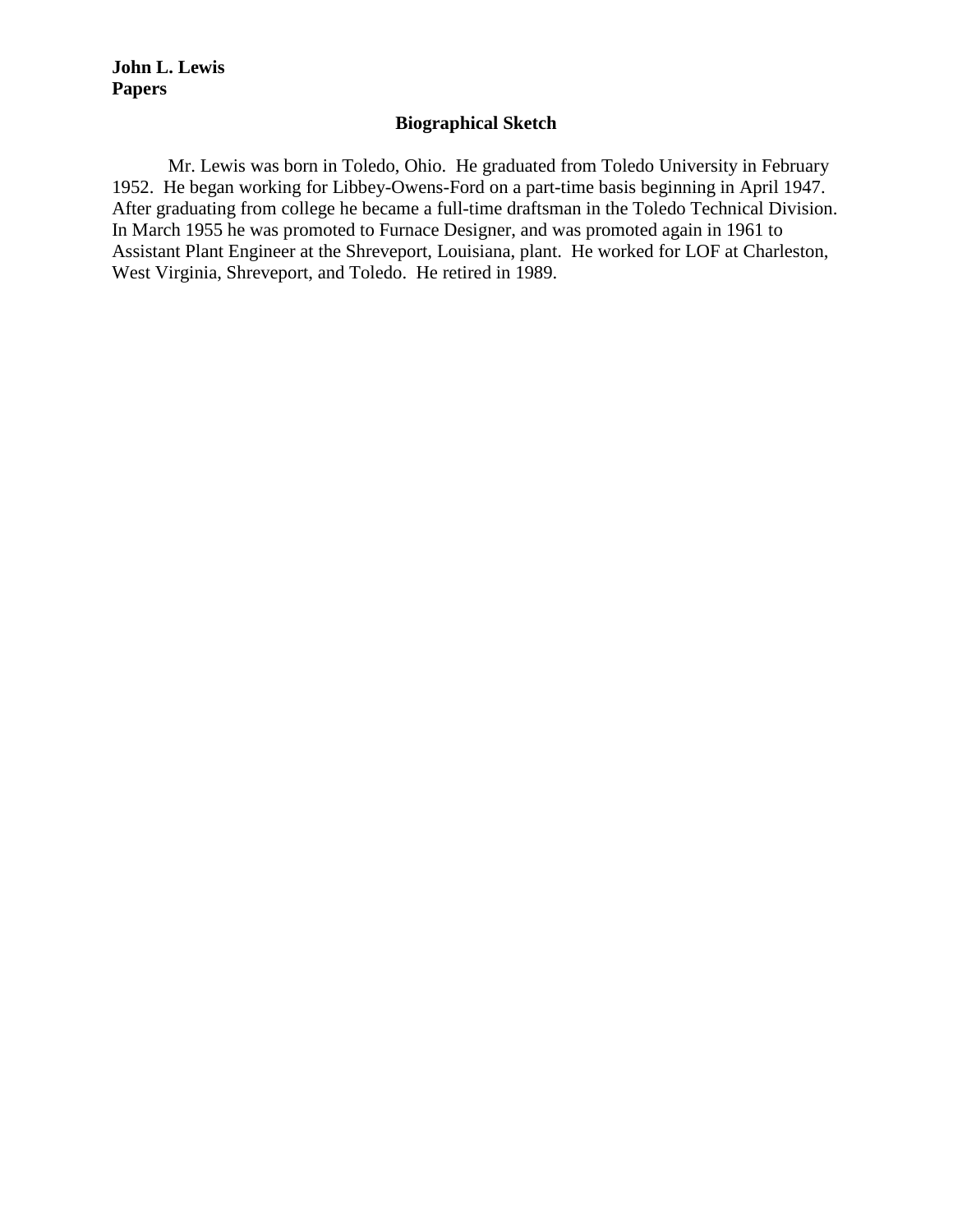### **Scope and Content Note**

This material was collected by Mr. John L. Lewis during his career with Libbey-Owens-Ford. The collection contains company material, printed material, photos and audio-visual material, blueprints, drawings and technical material. Also included are patents, subject files, and artifacts.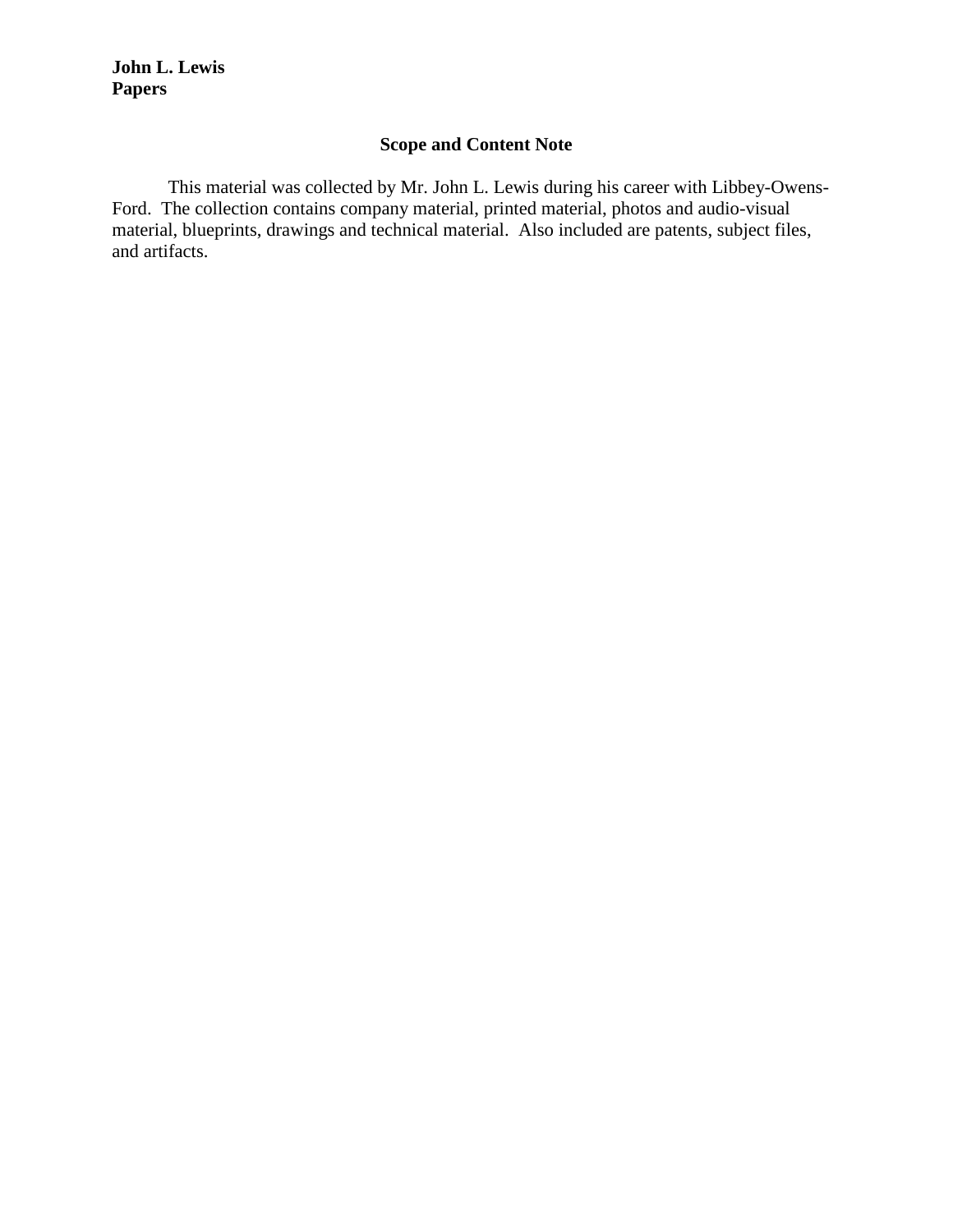# **Series Descriptions**

| S <sub>1</sub> | <b>Company Material</b><br>1947-1995                                                                                                                                                                                                                                 |
|----------------|----------------------------------------------------------------------------------------------------------------------------------------------------------------------------------------------------------------------------------------------------------------------|
|                | .5 linear foot                                                                                                                                                                                                                                                       |
|                | Contains annual reports, company announcements, company history, employee<br>telephone directories and company events.                                                                                                                                               |
| S <sub>2</sub> | <b>Printed Material</b>                                                                                                                                                                                                                                              |
|                | 1939-1997                                                                                                                                                                                                                                                            |
|                | 1 linear foot                                                                                                                                                                                                                                                        |
|                | Contains newspaper clippings, magazine articles, magazine, newsletters, and pamphlets<br>covering a wide variety of topics including the closing of the Charleston, West Virginia,<br>plant, and the City of Toledo's efforts to keep LOF inside of the city limits. |
|                | <b>Subseries A: Newspaper clippings</b><br>Arranged alphabetically by subject                                                                                                                                                                                        |
|                | <b>Subseries B: Magazine articles</b><br>Arranged alphabetically by subject                                                                                                                                                                                          |
|                | <b>Subseries C: Magazines</b><br>Arranged alphabetically by title                                                                                                                                                                                                    |
|                | <b>Subseries D: Company publications</b><br>Arranged alphabetically by title. However this subseries includes one folder that<br>contains a variety of company produced pamphlets filed under "p."                                                                   |
|                | <b>Subseries E: Miscellaneous</b><br>Contains non-LOF produced pamphlets and one paper given at a professional<br>conference.                                                                                                                                        |
| S <sub>3</sub> |                                                                                                                                                                                                                                                                      |
|                | <b>Photographs and Audio-Visual Material</b><br>1920-2004                                                                                                                                                                                                            |
|                | .5 linear foot                                                                                                                                                                                                                                                       |
|                | Contains photos of the Charleston, West Virginia, Shreveport, Louisiana, and East<br>Toledo, Ohio, plants. Also included are photos of furnaces, machines, and employees.<br>(Note: Additional photographs will occasionally be found elsewhere in the collection)   |
|                | <b>Subseries A: Photographs</b><br>Arranged alphabetically by subject                                                                                                                                                                                                |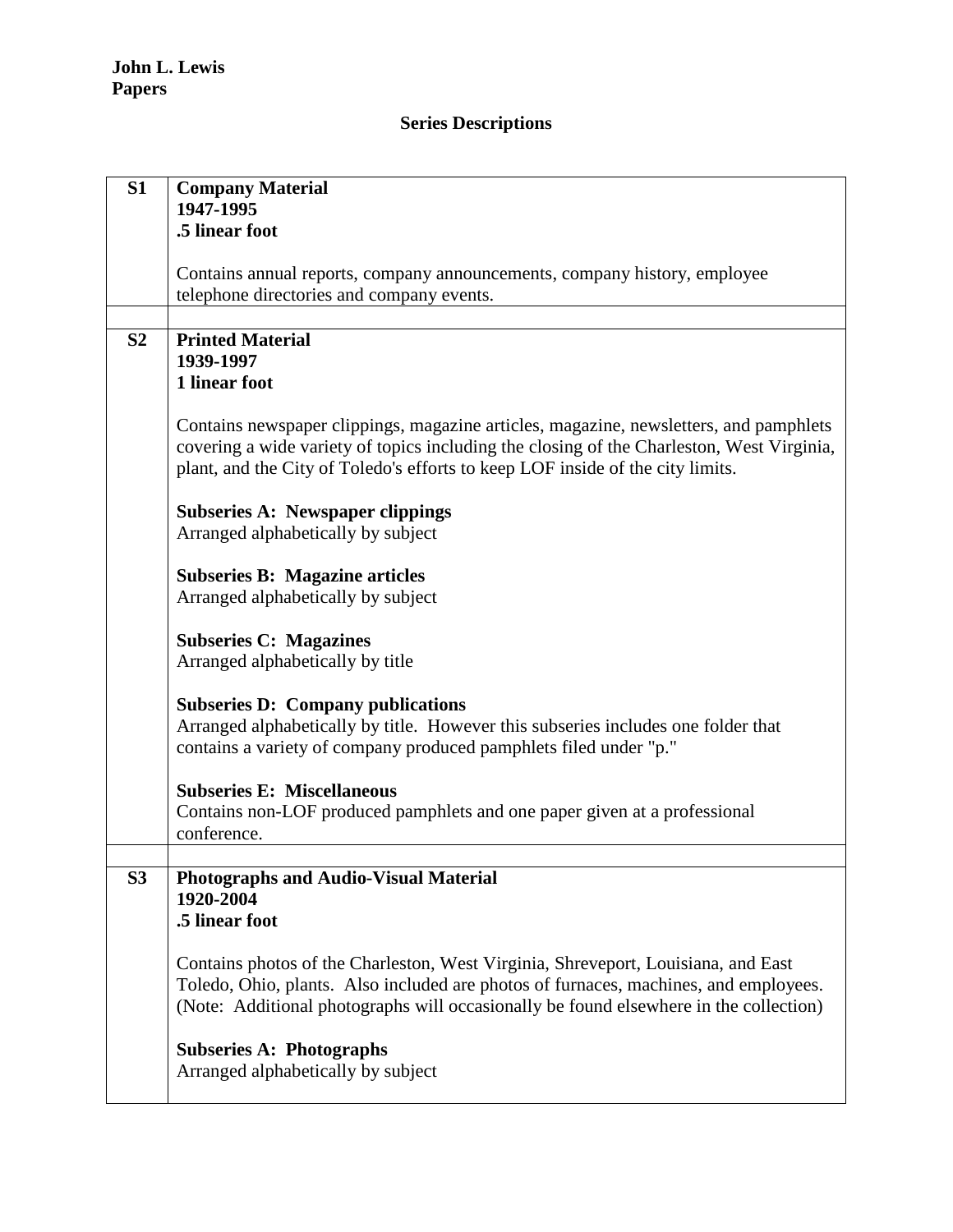|                | <b>Subseries B: Audio-Visual Material</b>                                                    |
|----------------|----------------------------------------------------------------------------------------------|
|                | Contains DVD and VHS videotape. Arranged by type.                                            |
|                |                                                                                              |
|                | <b>Subseries C: Negatives</b>                                                                |
|                | Contains photographic negatives, particularly glass plate negatives of the Charleston        |
|                | plant ca. 1920s                                                                              |
|                |                                                                                              |
| <b>S4</b>      | <b>Blueprints, Drawings, and Technical Material</b>                                          |
|                | 1916-1971                                                                                    |
|                | .5 linear foot                                                                               |
|                |                                                                                              |
|                | This series contains blueprints and plot plans of the Charleston, Shreveport, and East       |
|                | Toledo plants. Also included are blueprints of machines and devices that were used in        |
|                | the process of making flat glass. The technical material includes information on various     |
|                | furnaces used in Shreveport and Charleston, and other various machines.                      |
|                |                                                                                              |
|                | <b>Subseries A: Blueprints and Drawings</b>                                                  |
|                | Arranged alphabetically by subject.                                                          |
|                |                                                                                              |
|                | <b>Subseries B: Technical Material</b>                                                       |
|                | Arranged alphabetically by subject.                                                          |
| S <sub>5</sub> | <b>Patents</b>                                                                               |
|                | 1899-1942                                                                                    |
|                | .4 linear foot                                                                               |
|                |                                                                                              |
|                | Contains patents for processes that were used to build and create flat or float glass at the |
|                | various plants. Arranged alphabetically by title.                                            |
|                |                                                                                              |
| <b>S6</b>      | <b>Subject Files</b>                                                                         |
|                | 1917-1971                                                                                    |
|                | .4 linear foot                                                                               |
|                |                                                                                              |
|                | Contains files on the Charleston, Laurinburg, Ottawa, and Shreveport plants. Also more       |
|                | information is provided on the history of glass making, furnaces, and float glass.           |
|                | Arranged alphabetically by subject.                                                          |
|                |                                                                                              |
| S7             | <b>Artifacts and Personal Items</b>                                                          |
|                | .6 linear foot                                                                               |
|                |                                                                                              |
|                | Contains samples of colored glass and small sheets of flat glass from various plants,        |
|                | several employee pins and badges, and a thickness gauge. Arranged alphabetically.            |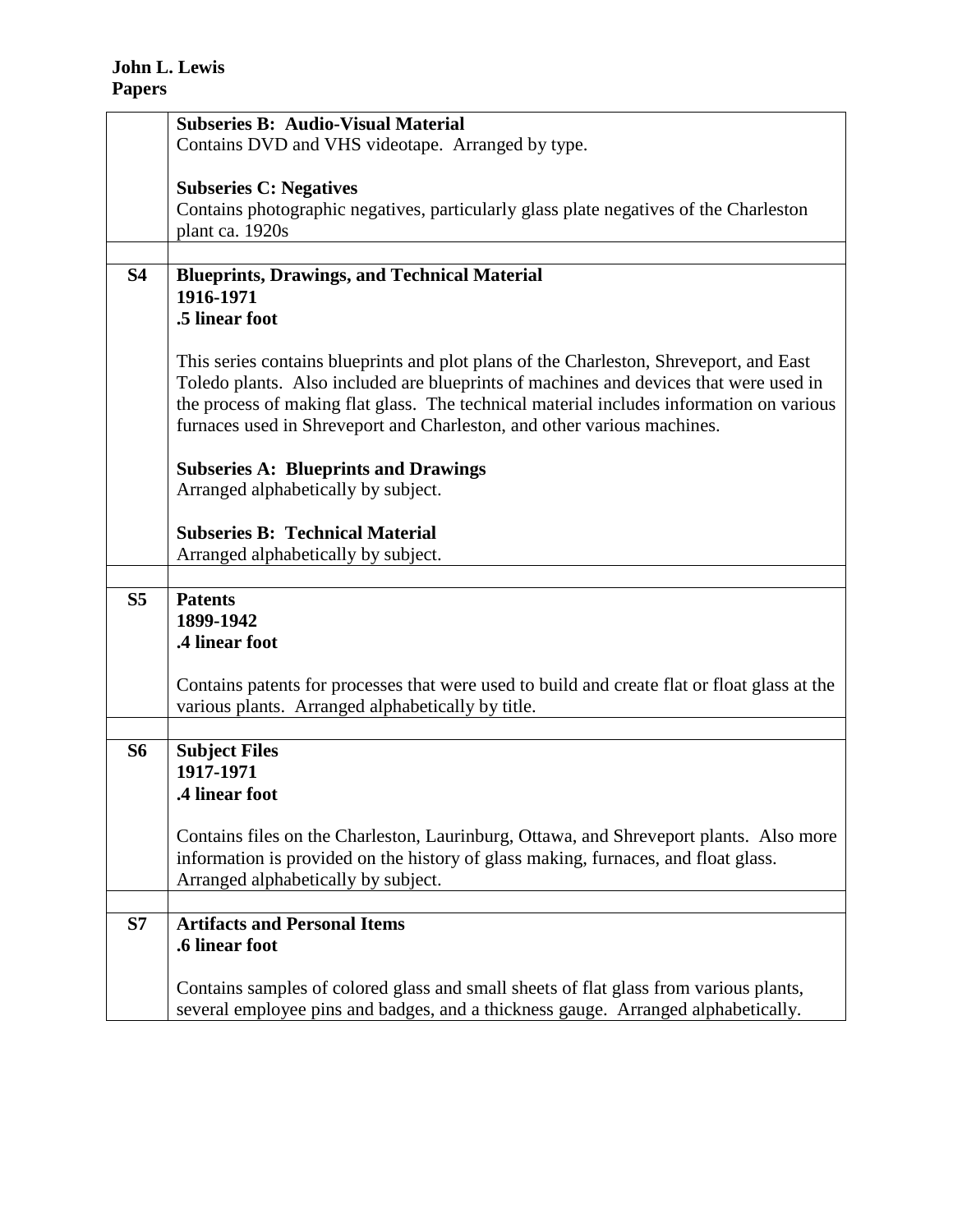## **Folder List**

| <b>Box</b>   | <b>Folder</b>  | <b>Item</b>                                                                            |
|--------------|----------------|----------------------------------------------------------------------------------------|
|              |                |                                                                                        |
|              |                | <b>S1 Company Material</b>                                                             |
|              |                | (NOTE: $\land$ denotes box is located on oversize shelf)                               |
|              |                |                                                                                        |
| $\mathbf{1}$ | $\mathbf{1}$   | <b>Annual Report 1983</b>                                                              |
| $\mathbf{1}$ | $\mathbf{2}$   | <b>Annual Report 1984</b>                                                              |
| $\mathbf{1}$ | 3              | <b>Annual Report 1985</b>                                                              |
| $\mathbf{1}$ | $\overline{4}$ | <b>Annual Report 1988</b>                                                              |
| $\mathbf{1}$ | 5              | Appreciation Dinner programs, 1956-70                                                  |
| $\mathbf{1}$ | 6              | Appreciation Dinner programs, 1971-83                                                  |
| $\mathbf{1}$ | $\overline{7}$ | Company announcement and communiqués                                                   |
| $\mathbf{1}$ | 8              | Company history                                                                        |
| $\mathbf{1}$ | 9              | Decision 88"                                                                           |
| $\mathbf{1}$ | 10             | Employee manuals                                                                       |
| $\mathbf{1}$ | 11             | Employee speeches:                                                                     |
|              |                | Capen, Richard G. Jr. What's Wrong with Success                                        |
|              |                | Carlisle, Samuel L. To my many friends of Libbey Owens Ford,                           |
|              |                | September 30, 1967                                                                     |
|              |                | Gerstenberg, Richard G. Let's Tell the Story of Profit, December 2,                    |
|              |                | 1971                                                                                   |
|              |                | Schwier, Frederick W. Let's Stop the Loss of Jobs, May 6, 1982                         |
|              |                | Unknown. LOF Organizational Changes                                                    |
|              |                | Unknown. Reconversion                                                                  |
|              |                | Wingerter, Robert G. National Glass Dealers Association, March 17,<br>1968             |
|              |                | Wingerter, Robert G. New Glass Gives LOF Better Vision, May 17,<br>1967                |
|              |                | Wingerter, R.G. The Change of the Game, October 23, 1973                               |
|              |                | Wingerter, Robert G. The Foreign Trade Credibility Gap, January 4,                     |
|              |                | 1968                                                                                   |
|              |                | Wingerter, Robert G. to The Financial Analysts Society of Toledo,<br>December 11, 1973 |
|              |                | Wingerter, Robert G. The Impact of U.S. Tariff and Trade Policies on                   |
|              |                | the Flat Glass Industry, July 11, 1967                                                 |
|              |                | Wingerter, Robert G. The Pace has Quickened, May 4, 1967                               |
| $\mathbf{1}$ | 12             | Employee telephone and address directories, 1940s-1970s                                |
| $\mathbf{1}$ | 13             | Employee telephone and address directories, 1980s & undated                            |
| $\mathbf{1}$ | 14             | Employee telephone directories, undated                                                |
| 1            | 15             | <b>Executive Dining Room menu</b>                                                      |
| $\mathbf{1}$ | 16             | <b>Informational booklets</b>                                                          |
| $\mathbf{1}$ | 17             | Marketing department organizational chart                                              |
| $\mathbf{1}$ | 18             | Press releases                                                                         |
| $\mathbf{1}$ | 65             | Report to Shareholders, September 30, 1965                                             |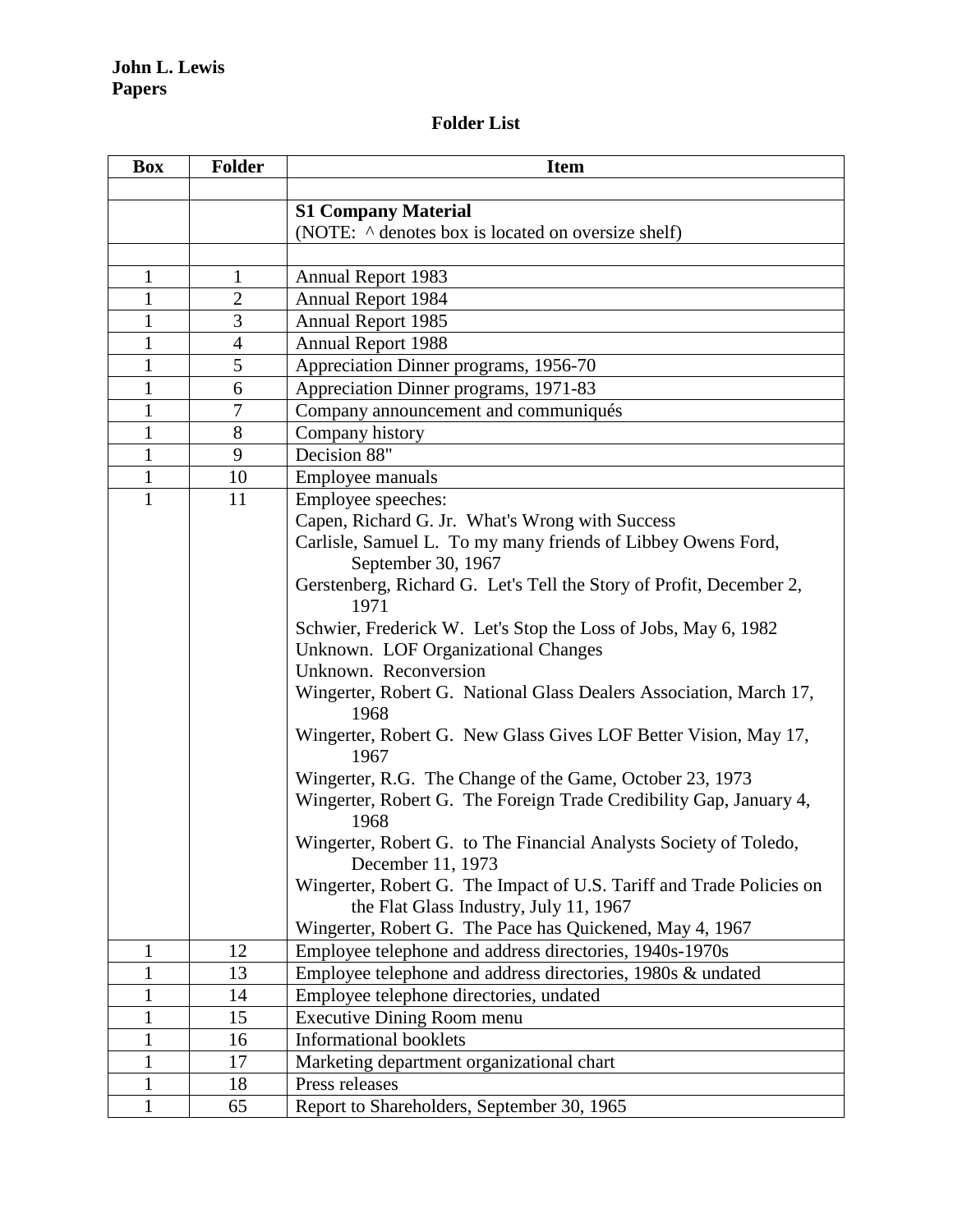|              | 19 | Seniority administration and department promotion      |
|--------------|----|--------------------------------------------------------|
|              | 20 | Standards of business conduct                          |
|              | 66 | Stock report, Standard & Poor's, 1965, Vol. 32, No. 89 |
| 1            | 21 | Tariff Commission testimony                            |
| 1            | 22 | Toledo Ceramic Award 1974-1986                         |
|              |    |                                                        |
|              |    | <b>S2: Printed Material</b>                            |
|              |    |                                                        |
|              |    | <b>Subseries A: Newspaper clippings</b>                |
|              |    |                                                        |
| $\mathbf{1}$ | 23 | Advertisements                                         |
| $\mathbf{1}$ | 24 | Britain - Business                                     |
| 1            | 25 | <b>Business</b>                                        |
|              | 26 | Charleston                                             |
|              | 27 | China                                                  |
| $\mathbf{1}$ | 28 | <b>Company History</b>                                 |
|              | 29 | <b>Company News</b>                                    |
|              | 30 | <b>East Toledo</b>                                     |
|              | 31 | Fight to Keep LOF in Toledo                            |
| 1            | 32 | <b>Furnaces</b>                                        |
| $\mathbf{1}$ | 33 | Haddad Mall/ Kanawha City (former Charleston plant)    |
| 1            | 34 | <b>Hancock Tower</b>                                   |
|              | 36 | Kanawa City (suburb of Charleston)                     |
| $\mathbf{1}$ | 37 | Laurinburg, North Carolina Plant                       |
| $\mathbf{1}$ | 38 | Miscellaneous                                          |
| $\mathbf{1}$ | 35 | Nippon purchase of Pilkington                          |
|              | 39 | <b>Obituaries</b>                                      |
|              | 40 | Ottawa, Illinois Plant                                 |
| 1            | 41 | People – employees                                     |
|              | 42 | Reprints                                               |
|              | 43 | Rossford                                               |
| $\mathbf{1}$ | 44 | Shreveport closing, 1971                               |
|              | 45 | <b>Sister Glass City</b>                               |
|              |    |                                                        |
|              |    | <b>Subseries B: Magazine Articles</b>                  |
|              |    |                                                        |
| $\mathbf{1}$ | 47 | <b>Armstrong Cork Company</b>                          |
| $\mathbf{1}$ | 48 | Company news                                           |
| $\mathbf{1}$ | 49 | Float and plate glass                                  |
| $\mathbf{1}$ | 50 | Glass facilities/buildings/storage                     |
| $\mathbf{1}$ | 42 | Glass melting                                          |
| $\mathbf{1}$ | 51 | Glass - metal bonding                                  |
| $\mathbf{1}$ | 67 | Glass tank construction and repair                     |
| $\mathbf{1}$ | 68 | <b>Johns Manville headquarters</b>                     |
| $\mathbf 1$  | 52 | New innovations                                        |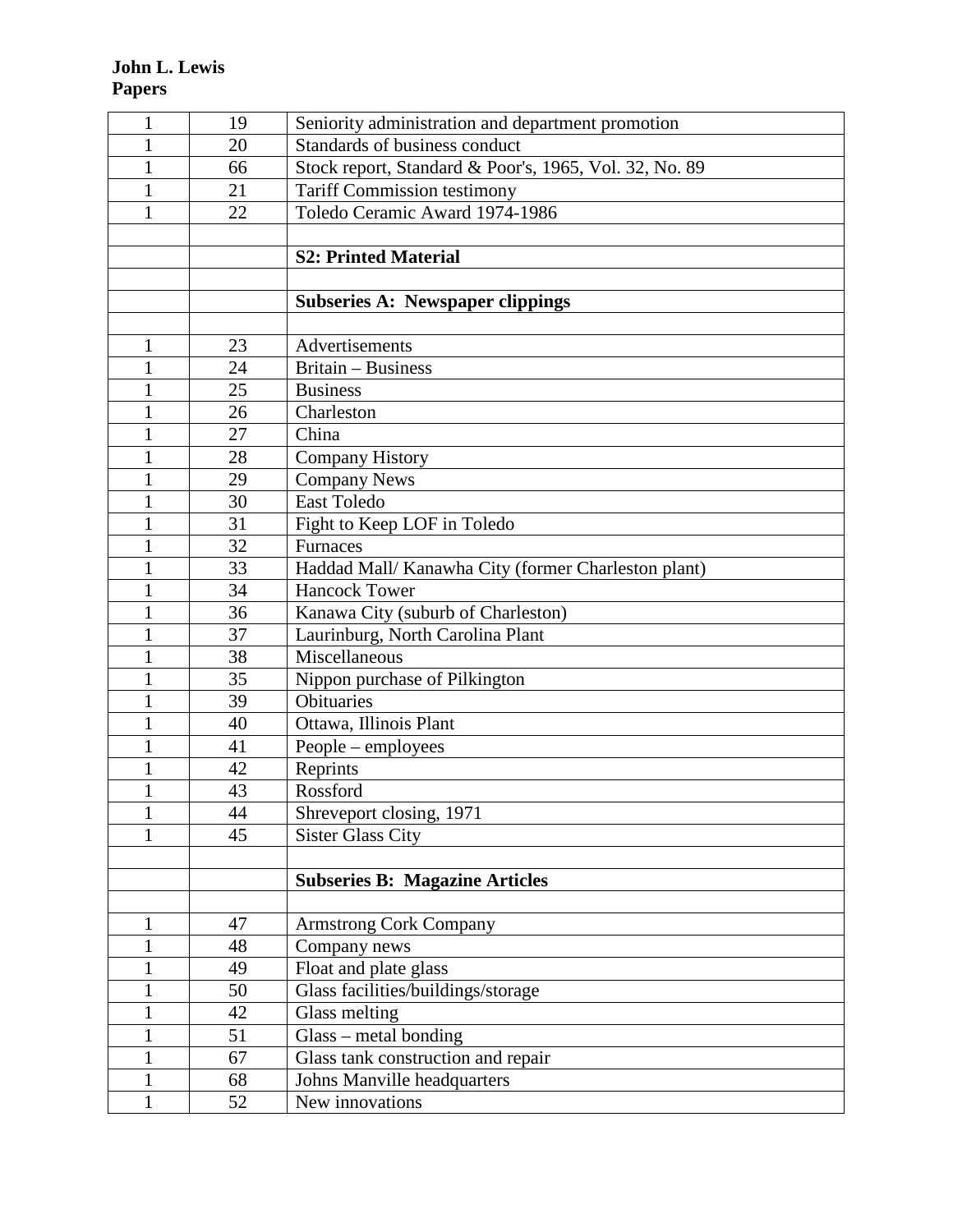| 1              | 53             | People - employees                                                     |
|----------------|----------------|------------------------------------------------------------------------|
| 1              | 54             | Research on glass                                                      |
| 1              | 55             | Rear view mirrors                                                      |
| 1              | 56             | Safety glass                                                           |
| $\mathbf{1}$   | 57             | Sandia Laboratories                                                    |
|                |                |                                                                        |
|                |                | <b>Subseries C: Magazines</b>                                          |
|                |                |                                                                        |
| $\mathbf{1}$   | 58             | American Engineer, October 1961, Nyquist article                       |
| $\overline{1}$ | 60             | Glassic:                                                               |
|                |                | August 1938                                                            |
|                |                | September 1963                                                         |
|                |                | <b>June 1968</b>                                                       |
|                |                | July & August 1972                                                     |
|                |                | July/August & September/October 1977                                   |
|                |                | January/February & May/June 1980                                       |
|                |                | September/October 1982                                                 |
| $\mathbf{1}$   | 61             | <b>National Glass Budget:</b>                                          |
|                |                | August 23, 1969                                                        |
|                |                | July 18 & September 19, 1970                                           |
| 10             | 25             | Scientific American, December 1, 1906 (photocopy)                      |
| 10             | 24             | Scientific American, May 19, 1908 (photocopy)                          |
| $\mathbf{1}$   | 62             | The Engineer, December 1928                                            |
| $\mathbf{1}$   | 46             | The Glass Industry, September 1922, article about formation of         |
|                |                | Shreveport plant (photocopy)                                           |
| $\mathbf{1}$   | 63             | The Voice, February 1926 & First Quarter 1976, articles about Libbey's |
|                |                | creation of the art museum                                             |
| 1              | 64             | Toledo Technical Topics, December 1960 & April 1968                    |
|                |                |                                                                        |
|                |                | <b>Subseries D: Company Publications</b>                               |
|                |                |                                                                        |
| $\overline{c}$ | 1              | The Batch 1939                                                         |
| $\overline{2}$ | $\overline{2}$ | The Batch 1940                                                         |
| $\overline{2}$ | 3              | The Batch 1941                                                         |
| $\overline{2}$ | $\overline{4}$ | <b>Glass Connection</b>                                                |
| $\mathbf{1}$   | 59             | Glass the Miracle Worker, 1965 original $&$ 1979 revision              |
| $\mathbf{2}$   | 16             | <b>LOF Glass News</b>                                                  |
| $\overline{2}$ | 5              | <b>LOF Glass People</b>                                                |
| $\overline{2}$ | 6              | LOF News 1956-61                                                       |
| $\overline{2}$ | $\overline{7}$ | <b>LOF News 1986-87</b>                                                |
| $\overline{2}$ | 8              | LOF News 1988                                                          |
| $\overline{2}$ | 9              | LOF News 1989                                                          |
| $\overline{2}$ | 10             | LOF News 1990-91                                                       |
| $\overline{2}$ | 11             | LOF News 1992                                                          |
| $\overline{2}$ | 12             | LOF News 1993                                                          |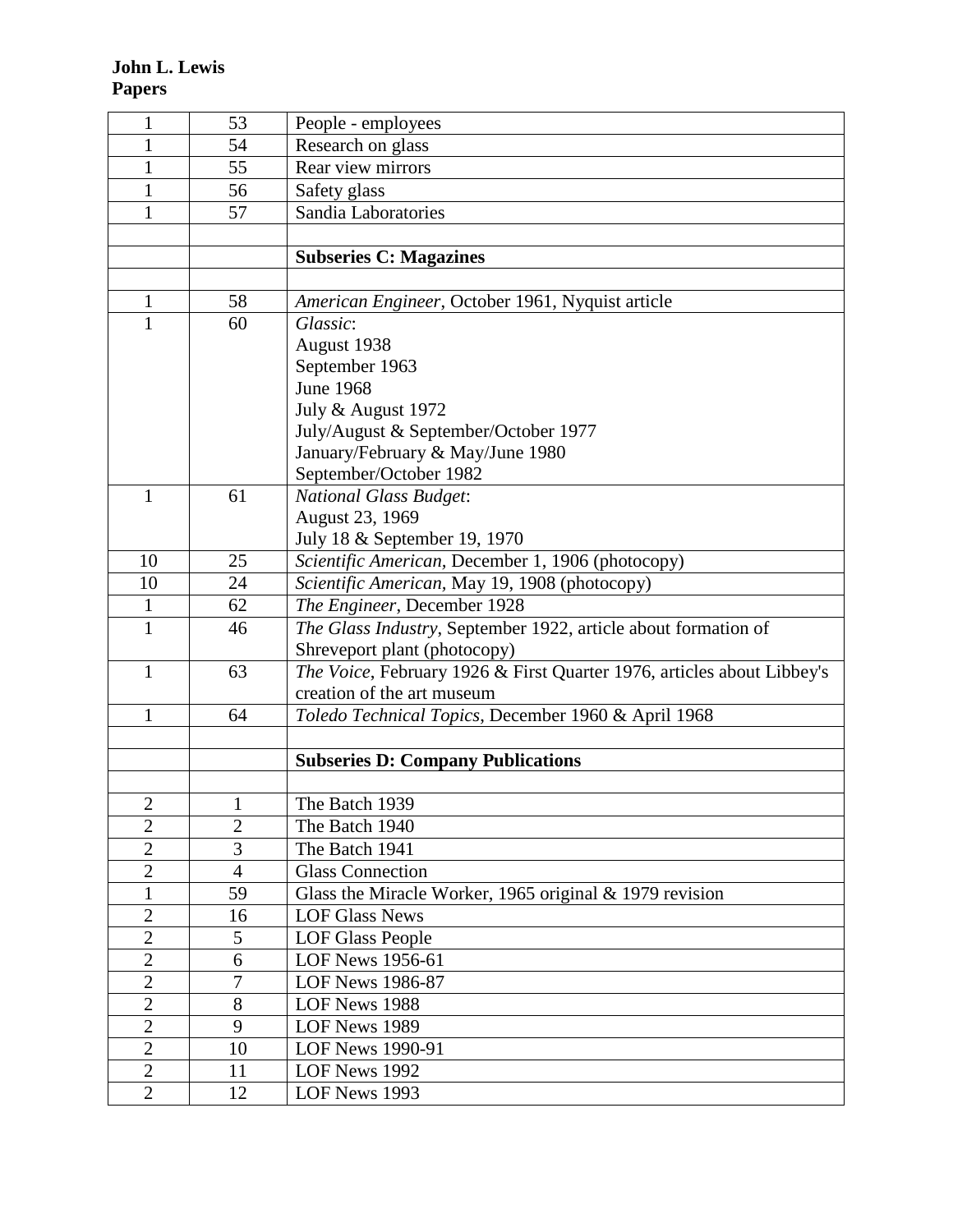| $\mathbf{2}$   | 13 | LOF News 1994                                                         |
|----------------|----|-----------------------------------------------------------------------|
| $\overline{2}$ | 14 | LOF News 1995                                                         |
| $\overline{2}$ | 15 | LOF News 1996-97 and one without year labeled                         |
| $\overline{2}$ | 18 | LOF News (informational flyers for posting), various dates from 1980- |
|                |    | 84                                                                    |
| $\sqrt{2}$     | 17 | LOF Update 1981-82 and 1988                                           |
| $\overline{2}$ | 20 | Pamphlets:                                                            |
|                |    | An Answer to Toledo's Glassplexity                                    |
|                |    | Behind the Shield                                                     |
|                |    | A Cordial Welcome to Libbey – Owens – Ford                            |
|                |    | Focus Now!                                                            |
|                |    | The Glass Industry in Toledo Yesterday and Today                      |
|                |    | Libbey-Owens-Ford Employee Matching Gifts Program Aid to Higher       |
|                |    | Learning                                                              |
|                |    | <b>LOF Glass Festival of Exhibits</b>                                 |
|                |    | LOF with a Strong Foundation in Patents                               |
|                |    | LOF \$100 -Million Program Boosts L-O-F's Total of Float Glass        |
|                |    | Installations to the Highest of any Company in World                  |
|                |    | Now, more than ever, LOF mean glass.                                  |
|                |    | Questions and Answers about your Retirement Plan                      |
|                |    | <b>Suspended Refractory Design for Glass Furnaces</b>                 |
| $\overline{2}$ | 19 | Techline                                                              |
| 10             | 14 | LOF Glass Classic, August 1959                                        |
|                |    |                                                                       |
|                |    | <b>Subseries E: Miscellaneous</b>                                     |
|                |    |                                                                       |
| $\overline{2}$ | 64 | Pamphlets:                                                            |
|                |    | Blaw – Knox Reversing Valves for High Temperature Furnaces            |
|                |    | EFCO (float bath roof)                                                |
| $\overline{2}$ | 65 | Suspended Refractory Design for Glass Furnaces, by M.H. Detrick Co.,  |
|                |    | paper given at the 66th annual meeting of the American Ceramic        |
|                |    | Society                                                               |
|                |    |                                                                       |
|                |    | S3: Photos and Audio-Visual Material                                  |
|                |    |                                                                       |
|                |    | <b>Subseries A: Photos</b>                                            |
|                |    | (NOTE: $\land$ denotes box is located on oversize shelf)              |
|                |    |                                                                       |
| $\overline{2}$ | 21 | Aerial view Charleston                                                |
| $\overline{2}$ | 22 | Aerial view of East Toledo                                            |
| $\overline{2}$ | 23 | Aerial views of Shreveport 1945-1956                                  |
| $\overline{2}$ | 24 | Batch mixing car                                                      |
| $\overline{2}$ | 25 | Building of Toledo tower                                              |
| $\overline{2}$ | 26 | Campaign #20 - Furnace #8                                             |
| $\overline{2}$ | 27 | Campaign #16 - Furnace #10                                            |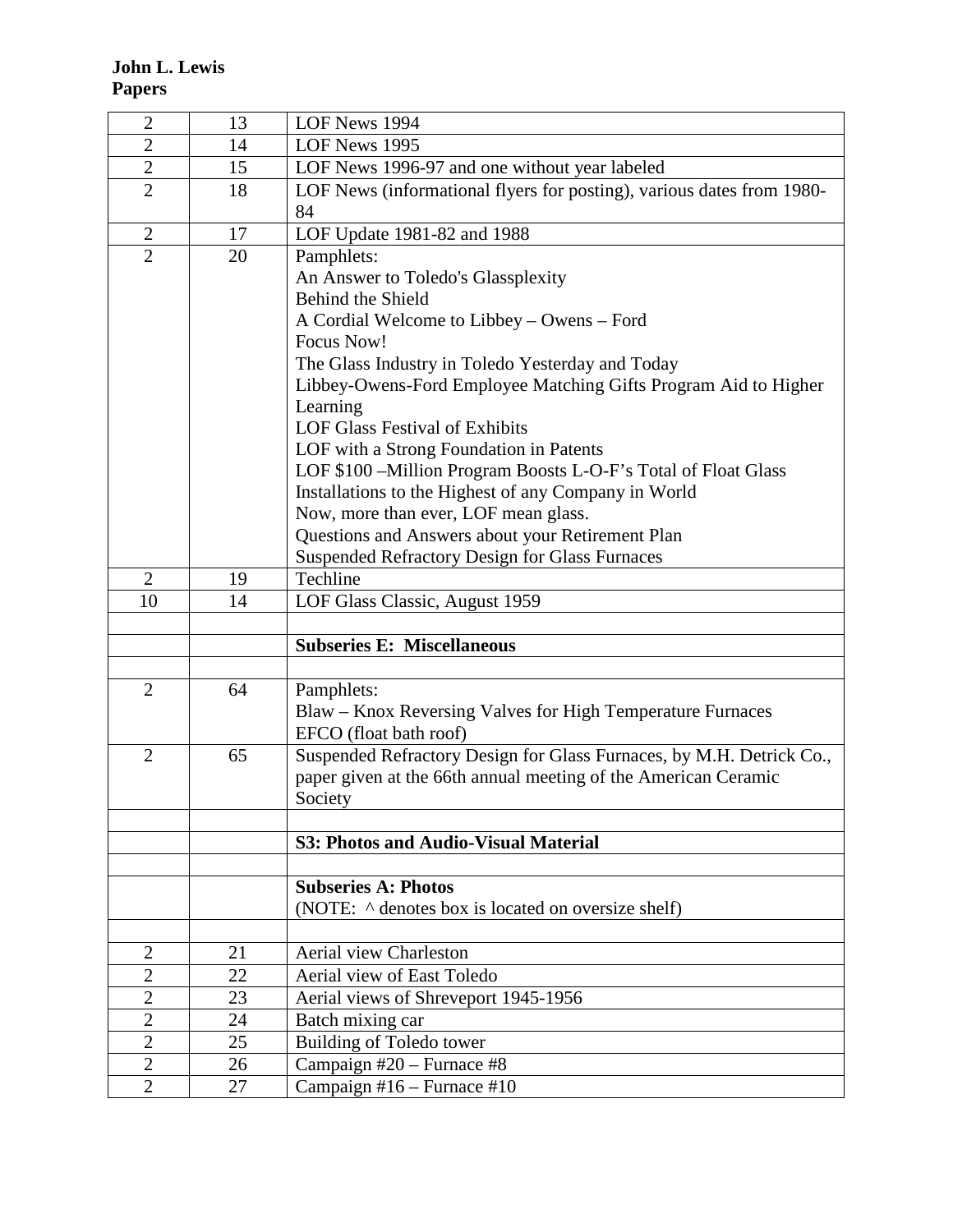| $\overline{2}$ | 28             | Charleston 1920s-1930s                                    |
|----------------|----------------|-----------------------------------------------------------|
| $6^{\wedge}$   | 1              | Charleston factory                                        |
| $7^{\wedge}$   | $\overline{2}$ | Charleston plant, aerial view                             |
| $\overline{2}$ | 29             | Chimney #9 - Charleston                                   |
| $\overline{2}$ | 30             | Closing of Shreveport                                     |
| $\overline{2}$ | 31             | Cold repair Charleston Furnace #8                         |
| $\overline{c}$ | 32             | Cold Repair Furnace #14 1965 - Shreveport                 |
| $\overline{2}$ | 33             | Construction Furnace #1 - Charleston                      |
| $\overline{2}$ | 34             | Continuous pour - Shreveport batch silo and miscellaneous |
| $\overline{2}$ | 36             | East Toledo factory                                       |
| $\overline{2}$ | 40             | East Toledo plate glass furnace                           |
| $\overline{2}$ | 37             | East Toledo tank design                                   |
| $\overline{2}$ | 38             | Employees - manual made cylinder glass                    |
| $\overline{2}$ | 39             | Employees - Shreveport (Homer Crump and group photo of    |
|                |                | construction workers)                                     |
| $\overline{2}$ | 35             | Extracting pot from kiln – Charleston                     |
| $\overline{2}$ | 41             | Firewagon - Shreveport                                    |
| $\overline{2}$ | 42             | For sale signs - Charleston                               |
| $\overline{2}$ | 43             | Furnace #3-C.R. - #13 - Charleston                        |
| $\overline{2}$ | 44             | Furnace #12 - Charleston                                  |
| $\overline{2}$ | 45             | Laurinburg, North Carolina plant, light-up, April 1973    |
| $\overline{2}$ | 46             | <b>LOF Cubs</b>                                           |
| $\overline{2}$ | 47             | LOF Board of Directors at Tech. Center, inspection tour   |
| $\overline{2}$ | 48             | Machine #6 - Charleston                                   |
| $\overline{2}$ | 49             | Ottawa, Illinois, tourists from University of Chicago     |
| $\overline{2}$ | 50             | Pot job $(1B)$ – Shreveport                               |
| $\overline{2}$ | 51             | Rossford, Edward Ford plant and recent LOF                |
| $7^{\wedge}$   | $\mathbf 1$    | Shreveport 1950s                                          |
| $\overline{2}$ | 52             | Shreveport 1960s                                          |
| $\overline{2}$ | 53             | Shreveport before 1945                                    |
| $\overline{2}$ | 54             | Shreveport chimney unknown                                |
| $\sqrt{2}$     | 55             | Shreveport factory                                        |
| $\overline{2}$ | 56             | <b>Shreveport Machine #5</b>                              |
| $\overline{2}$ | 57             | Shreveport port signs                                     |
| $\overline{2}$ | 58             | Silo Debris - 1992- East Toledo                           |
| $\overline{2}$ | 59             | Silo for Furnace $#3$ and Furnace $#3$ – Shreveport       |
| $7^{\wedge}$   | $\mathbf{1}$   | U.S. Sheet and Window Glass Company                       |
| $\sqrt{2}$     | 60             | Window glass manufacturing - Charleston                   |
| $\overline{2}$ | 61             | Wood model of proposed CX34 Machine- Shreveport           |
| 10             | 15             | Toledo Group at Shreveport Airport, probably mid-fifties  |
| 10             | 22             | <b>Plant Demolition – Charleston</b>                      |
| 10             | 16             | #1 pot in kiln – Charleston                               |
| 10             | 17             | #2 pot on pot-wagon – Charleston                          |
| 10             | 18             | #3 pot on monorail – Charleston                           |
| 10             | 19             | #4 pot in position                                        |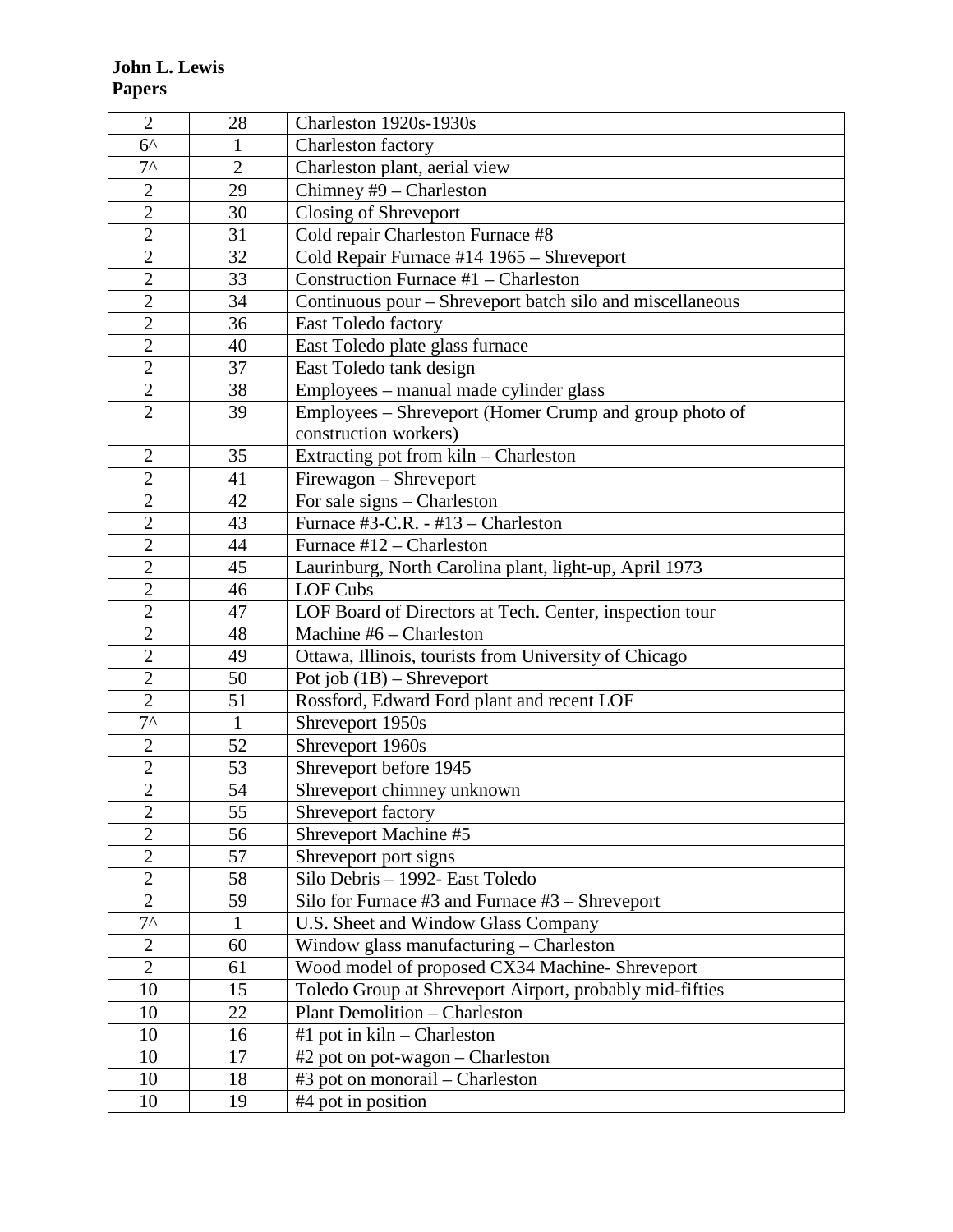| 10             | 20                       | Early Charleston machine                                           |
|----------------|--------------------------|--------------------------------------------------------------------|
| 10             | 21                       | Glass sheet drawn                                                  |
|                |                          |                                                                    |
|                |                          | <b>Subseries B: Audio Visual Material</b>                          |
|                |                          |                                                                    |
| $\mathbf{2}$   | 62                       | Remember MacCorkle Ave and 57 <sup>th</sup> Street (DVD)           |
| $\overline{2}$ | 63                       | <b>VHS Videotape</b>                                               |
|                |                          | "Window Glass Manufacturing In Charleston, W. VA. (L-O-F)          |
|                |                          | "Wonderful World of Glass" Lowell Thomas, Commentator              |
|                |                          | Dog in Backyard (whoops)                                           |
|                |                          | Demolition of Twelve Chimneys (Sequentially) at L-O-F Charleston   |
|                |                          |                                                                    |
|                |                          | <b>Subseries C: Negatives</b>                                      |
|                |                          |                                                                    |
| 8              | $\overline{\phantom{0}}$ | Glass Plate Negatives, Charleston Plant ca. 1920s                  |
| 9              |                          | Glass Plate Negatives, Charleston Plant ca. 1920s                  |
|                |                          |                                                                    |
|                |                          | <b>S4: Blueprints, Drawings, and Technical Material</b>            |
|                |                          |                                                                    |
|                |                          | <b>Subseries A: Blueprints and Drawings</b>                        |
|                |                          | (NOTE: $\land$ denotes box is located on oversize shelf)           |
|                |                          |                                                                    |
| 3              | 31                       | 24 gathering conveyor - Shreveport                                 |
| 3              | 1                        | Air flotation roll                                                 |
| 3              | $\mathbf{2}$             | Batch and cullet unloading study - Shreveport                      |
| $\overline{3}$ | 3                        | Batch mixer car - Shreveport                                       |
| $\overline{3}$ | $\overline{4}$           | Buffing roll brush                                                 |
| $6^{\wedge}$   | 3                        | Charleston factory blueprints                                      |
| $6^{\wedge}$   | $\overline{4}$           | Charleston factory floor plan and specs                            |
| $7^{\wedge}$   | 1                        | Charleston plant                                                   |
| 10             | $\mathbf 1$              | Charleston Plant #1 - Roof Plant, LOF Drawing 1G-28, Revised 10-8- |
|                |                          | 1976                                                               |
| $7^{\wedge}$   | $\overline{2}$           | Charleston plant layout, lower floor, 1945                         |
| $7^{\wedge}$   | $\overline{2}$           | Charleston plant layout, upper floor, 1945                         |
| 3              | 5                        | Charleston plot plan                                               |
| 3              | 6                        | Chimney plot plan – Charleston                                     |
| 3              | $\overline{7}$           | Colburn experiment 18                                              |
| $\overline{3}$ | 8                        | Continuous down pouring glass machine                              |
| $\overline{3}$ | 9                        | Continuous sheet drawing machine with endless chains and edge cups |
| $\overline{3}$ | 10                       | Continuous vertical sheet glass drawing machine                    |
| $\overline{3}$ | 11                       | Cutter table                                                       |
| $\overline{3}$ | 12                       | East Toledo plot plan                                              |
| $\overline{3}$ | 13                       | Furnace #12 - Charleston                                           |
| $\overline{3}$ | 14                       | Gelsenkirchen tank plan                                            |
| $\overline{3}$ | 15                       | Heat distribution in a glass furnace                               |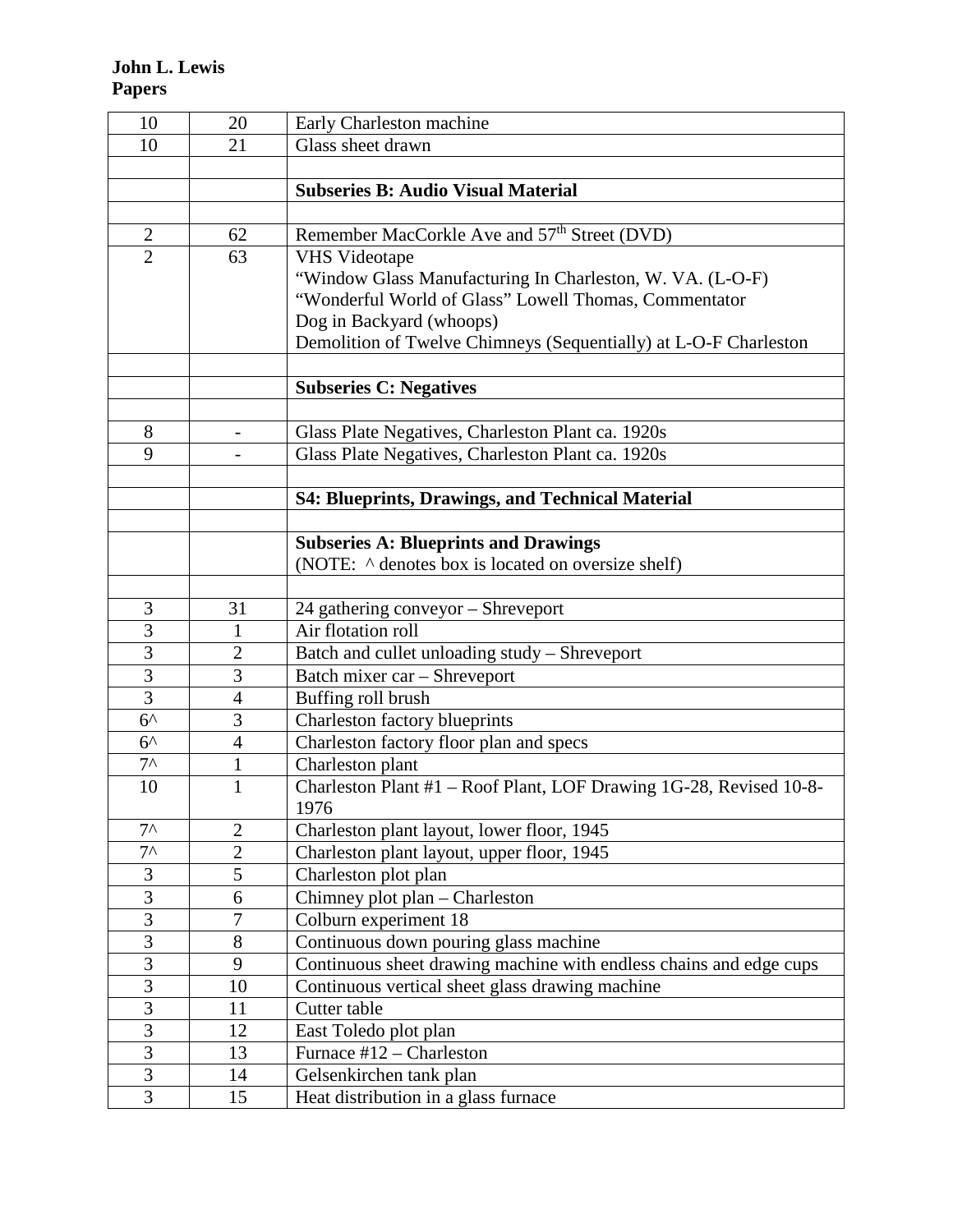| 3                       | 16             | Kanawa City plan                                                         |
|-------------------------|----------------|--------------------------------------------------------------------------|
| $\overline{3}$          | 17             | LeFax drawings folder 1                                                  |
| $\overline{3}$          | 18             | LeFax drawings folder 2                                                  |
| $\overline{3}$          | 20             | Loaded glass handling buck                                               |
| $7^{\wedge}$            | $\overline{2}$ | LOF Glass Co., Rossford, Ohio, plant layout, 1931 (photocopy)            |
| 3                       | 19             | LOF process/Fourcault process                                            |
| $\overline{3}$          | 21             | Merry-go-round dipworm                                                   |
| 10                      | 23             | Plot Plan, Charleston Plant Property, 1-3-1983                           |
| $\mathfrak{Z}$          | 22             | Pot kilns – Charleston                                                   |
| $7^$                    | $\overline{2}$ | Roll press for fibrous rolls, Shreveport misc. Lehr asbestos roll press, |
|                         |                | SM-030                                                                   |
| $\mathfrak{Z}$          | 23             | Self-propelled traveling elevator - Shreveport                           |
| $\overline{3}$          | 24             | Sheet glass cutter                                                       |
| $\overline{7}$          | $\overline{2}$ | Sheet glass cutter, CX-16-027                                            |
| $7^{\wedge}$            | $\overline{2}$ | Sheet glass cutter, CX-16-028                                            |
| $7^{\wedge}$            | $\overline{2}$ | Sheet glass cutter, CX-16-029                                            |
| $7^{\wedge}$            | $\overline{2}$ | Sheet glass cutter, CX-16-030                                            |
| $7^$                    | $\overline{2}$ | Sheet glass cutter, CX-16-031                                            |
| $7^{\wedge}$            | $\overline{c}$ | Sheet glass cutter, CX-16-032                                            |
| $7^{\wedge}$            | $\overline{2}$ | Sheet glass cutter, CX-16-033                                            |
| 3                       | 26             | Shreveport city plan                                                     |
| $\overline{3}$          | 27             | Shreveport cullet furnace tunnels/Belgium #2 furnace                     |
| $\overline{3}$          | 25             | Shreveport plant                                                         |
| 3                       | 28             | Shreveport plot plan                                                     |
| $\overline{3}$          | 29             | Sketches by Mr. Lewis                                                    |
| $\overline{3}$          | 30             | Unidentified                                                             |
|                         |                |                                                                          |
|                         |                | <b>Subseries B: Technical Material</b>                                   |
|                         |                |                                                                          |
| $\mathfrak{Z}$          | 32             | <b>Charleston Productions Data</b>                                       |
| $\overline{3}$          | 33             | Furnace Inspection Report Charleston Furnace #12 Campaign #18            |
| 3                       | 34             | Furnace Inspection Report Shreveport Furnace #2 Campaign #14             |
| $\overline{3}$          | 35             | Furnace Life - Charleston                                                |
| $\overline{3}$          | 36             | Furnace Life - Shreveport                                                |
| $\overline{3}$          | 37             | Heating for CX-32 Pot                                                    |
| $\overline{\mathbf{3}}$ | 38             | Pot Fabrication                                                          |
| 3                       | 39             | <b>Shreveport Furnace Campaigns</b>                                      |
| $\overline{3}$          | 40             | <b>Shreveport Glass Stock Record</b>                                     |
| 3                       | 41             | <b>Window Glass Manufacturers</b>                                        |
|                         |                |                                                                          |
|                         |                | <b>S5: Patents</b>                                                       |
|                         |                |                                                                          |
| $\mathfrak{Z}$          | 42             | Annealing Lehr Patented: January 5, 1937 #2,066,376                      |
| $\overline{3}$          | 43             | Apparatus and Method of Drawing Sheet Glass                              |
|                         |                | Patented: September 12, 1922 #1,428,533                                  |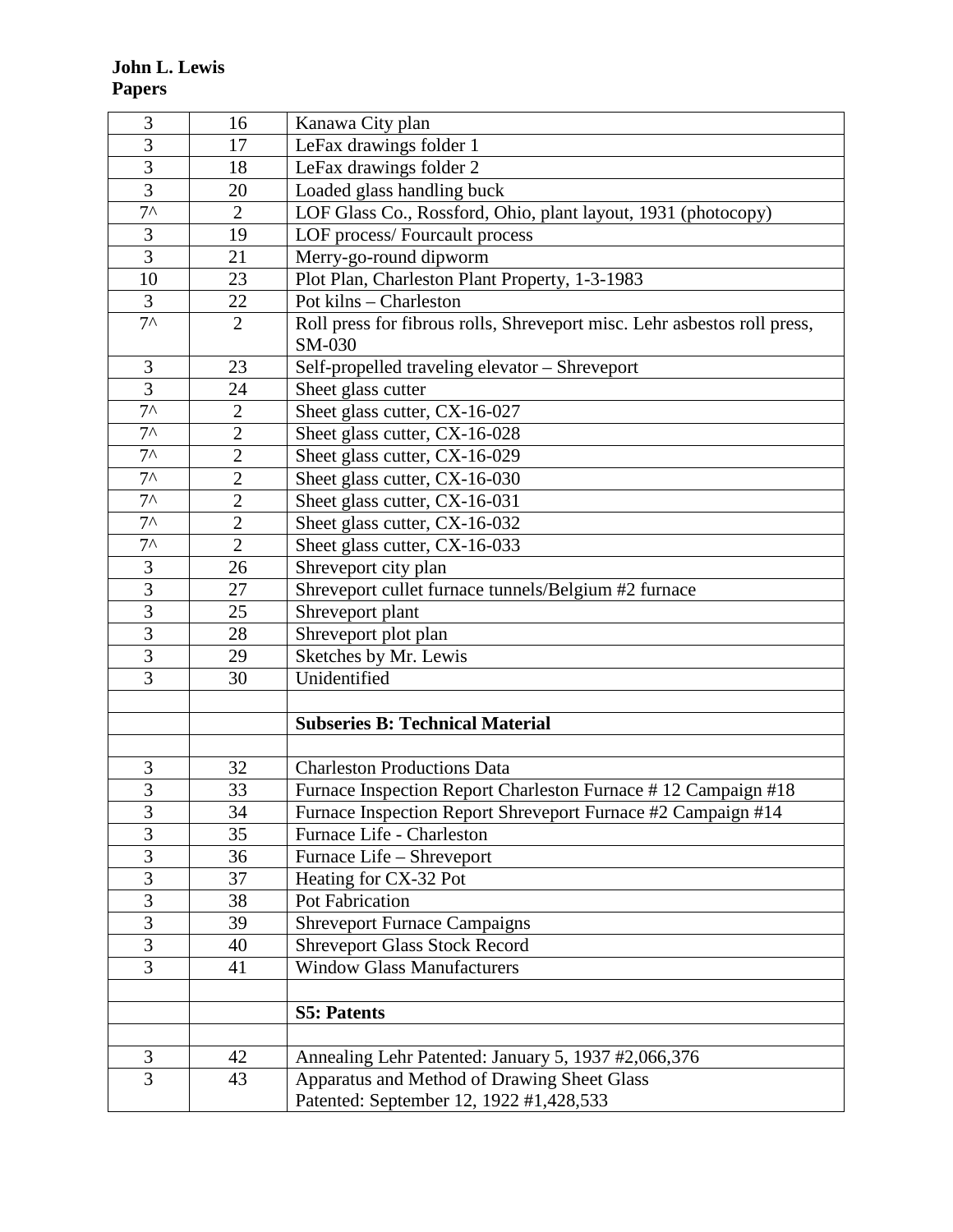**John L. Lewis Papers**

| 3              | 44             | Apparatus for bending Continuous Sheet Glass                           |
|----------------|----------------|------------------------------------------------------------------------|
|                |                | Patented: March 6, 1923 #1,447,647                                     |
| 3              | 45             | <b>Apparatus for Dipping Sheet Glass</b>                               |
|                |                | Patented: March 10, 1925 #1,529,239                                    |
| 3              | 46             | <b>Apparatus for Drawing Sheet Glass</b>                               |
|                |                | Patented: June 19, 1906 #823,581                                       |
|                |                | October 15, 1907 #867,948                                              |
|                |                | September 13, 1910 #970,182                                            |
|                |                | August 22, 1922 #1,425,223                                             |
|                |                | March 10, 1931 #1,795,943                                              |
| 3              | 47             | <b>Apparatus for Forming Sheet Glass</b>                               |
|                |                | Patented: October 21, 1941 # 2,259,716                                 |
| 3              | 48             | <b>Apparatus for Making Sheet Glass</b>                                |
|                |                | Patented: October 21, 1919 #1,319,175                                  |
|                |                | January 27, 1920 #1,328,864                                            |
| 3              | 49             | <b>Apparatus for Producing Sheet Glass</b>                             |
|                |                | Patented: November 3, 1931 #1,829,738                                  |
|                |                | March 24, 1936 #2,035,272                                              |
|                |                | August 4, 1936 #2,049,600                                              |
| 3              | 50             | <b>Apparatus for Stretching Sheet Glass</b>                            |
|                |                | Patented: February 6, 1923 #1,444,038                                  |
| 3              | 51             | <b>Apparatus for Treating Sheet Glass</b>                              |
|                |                | Patented: September 11, 1934 #1,972,965                                |
| 3              | 52             | <b>Batch Feeding Mechanism</b>                                         |
|                |                | Patented: June 3, 1930 #1,761,229                                      |
| $\overline{3}$ | 53             | Coating Roll and Process of Producing the Same                         |
|                |                | Patented: October 25,1937 #2,097,315                                   |
| 3              | 54             | <b>Continuous Glass Drawing Apparatus</b>                              |
|                |                | Patented: September 18,1917 #1,240,185                                 |
| 3              | 55             | <b>Continuous Tank Furnace</b>                                         |
|                |                | Patented: August 24, 1926 #1,597,440                                   |
|                |                | May 15, 1928 #1,670,098                                                |
| 3              | 56             | <b>Conveyor Roll</b>                                                   |
|                |                | Patented: February 25, 1941 #2,232,765                                 |
| 3              | 57             | Cooler                                                                 |
|                |                | Patented: June 25, 1929 #1,718,372                                     |
| 3              | 58             | Dam Cooler                                                             |
|                |                | Patented: August 10, 1926 #1,595,861                                   |
| 10             | 3              | Design for a Chair                                                     |
|                |                | Patented: October 28, 1941 #130,118                                    |
| 10             | $\overline{2}$ | Design for a Chair                                                     |
|                |                | Patented: October 7, 1941 #129,817                                     |
| 10             | $\overline{4}$ | Design for a Combination Kitchen Unit                                  |
|                |                | Patented: June 22, 1943 # 135,842                                      |
| 10             | 5              | Design for a Combination Partition and Refrigerator or Similar Article |
|                |                | Patented: May 2, 1944 #137,791                                         |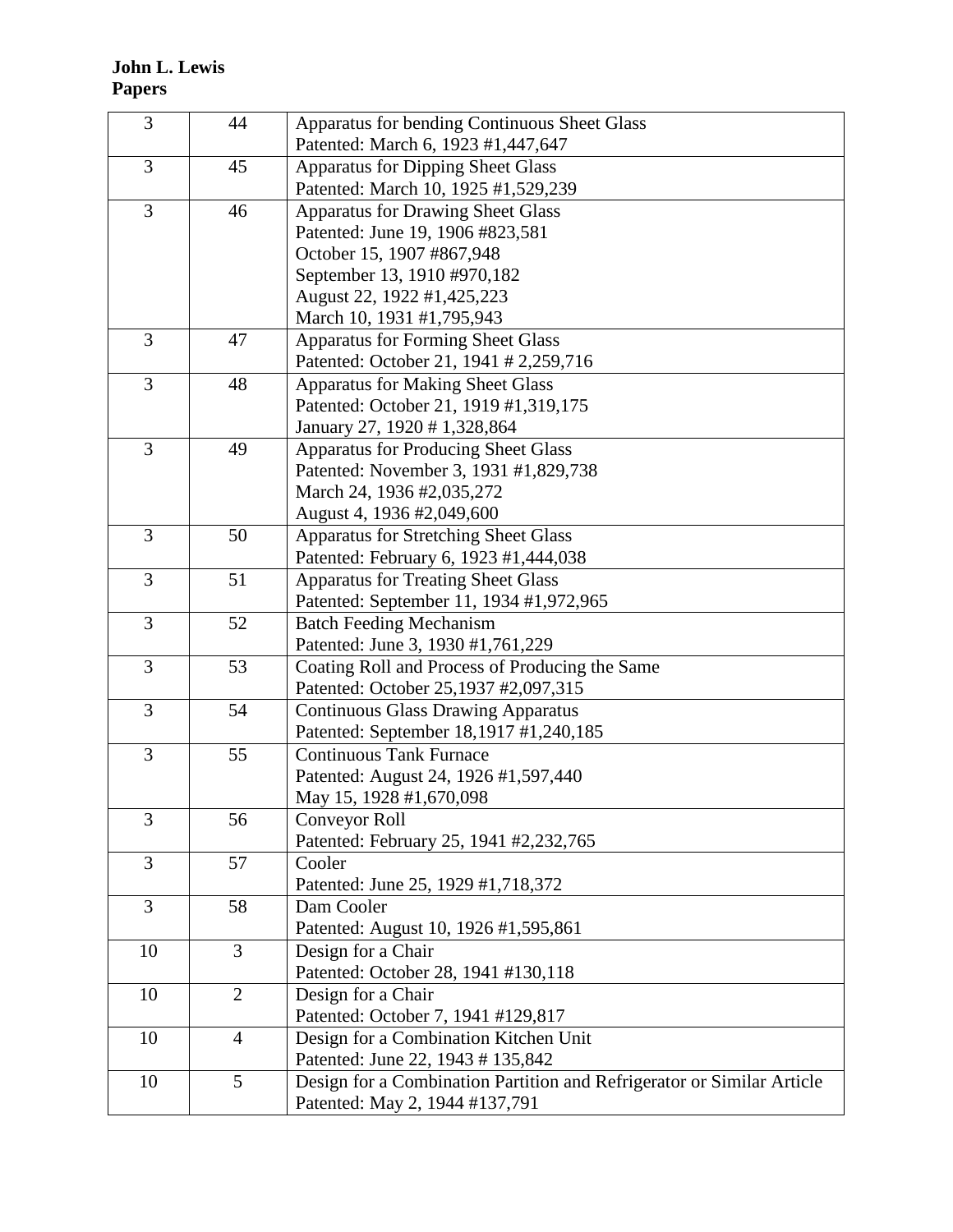**John L. Lewis Papers**

| 10             | 6              | Design for a Combination Table and Wall Plaque                  |
|----------------|----------------|-----------------------------------------------------------------|
|                |                | Patented: May 9, 1944 #137,861                                  |
| 10             | $\overline{7}$ | Design for a Food Mixing Unit or Similar Article                |
|                |                | Patented: May 23, 1944 #137,949                                 |
| 3              | 60             | Design for a Glass Display Table or Similar Article             |
|                |                | Patented: April 6, 1937 #103,983                                |
| 10             | 8              | Design for a Hutch or the Like                                  |
|                |                | Patented: December 10, 1940 #123,934                            |
| 10             | 9              | Design for a Mirror                                             |
|                |                | Patented: October 1, 1940 # 122,771                             |
| 10             | 11             | Design for a Telephone Stand or the Like                        |
|                |                | Patented: March 11, 1941 #125,757                               |
| 10             | 12             | Design for a Wall Cabinet                                       |
|                |                | Patented: June 15, 1943 #135,813                                |
| 10             | 10             | Design for an Oven Unit or Similar Article                      |
|                |                | Patented: May 2, 1944 #137,792                                  |
| 3              | 59             | Device for Maintaining the Width of Sheets of Glass Being Drawn |
|                |                | Patented: November 23, 1909 # 940,675                           |
| $\overline{3}$ | 64             | <b>Draw Flat Sheet Glass</b>                                    |
|                |                | Patented: December 7, 1926 #1,610,004                           |
| 3              | 65             | Draw Pot                                                        |
|                |                | Patented: January 21, 1930 #1,744,406                           |
| 3              | 61             | Drawing and Flattening Continuous Sheet Glass                   |
|                |                | Patented: October 15, 1929 #1,731,253                           |
| 3              | 62             | Drawing and Flattening Sheet Glass                              |
|                |                | Patented: April 25, 1925 #1,534,567                             |
| $\overline{3}$ | 63             | <b>Drawing Continuous Sheet Glass</b>                           |
|                |                | Patented: July 31,1923 #1,463,273                               |
|                |                | November 12, 1929 #1,735,573                                    |
| 3              | 66             | <b>Drawing Sheet Glass</b>                                      |
|                |                | Patented: April 9,1907 #849,531                                 |
|                |                | March 2, 1926 #1,574,984                                        |
|                |                | December 7, 1926 #1,609,999                                     |
|                |                | January 11, 1927 #1,614,082                                     |
|                |                | August 16, 1927 #1,639,466                                      |
| 3              | 67             | <b>Edging Machine</b>                                           |
|                |                | Patented: October 27, 1942 #2,299,850                           |
| 3              | 68             | Floater                                                         |
|                |                | Patented: January 11, 1927 #1,614,114                           |
| 3              | 69             | <b>Floater for Glass Furnaces</b>                               |
|                |                | Patented: May 19, 1925 #1,538,169                               |
| 3              | 70             | <b>Flurality-Sheet-Drawing Apparatus</b>                        |
|                |                | Patented: May 15, 1928 #1,670,247                               |
| 10             | 13             | Frame for Mounting and Supporting Mirrors                       |
|                |                | Patented: April 25, 1944 #2,347,176                             |
| 3              | 71             | Glass Apparatus and Lip Tile Therefor                           |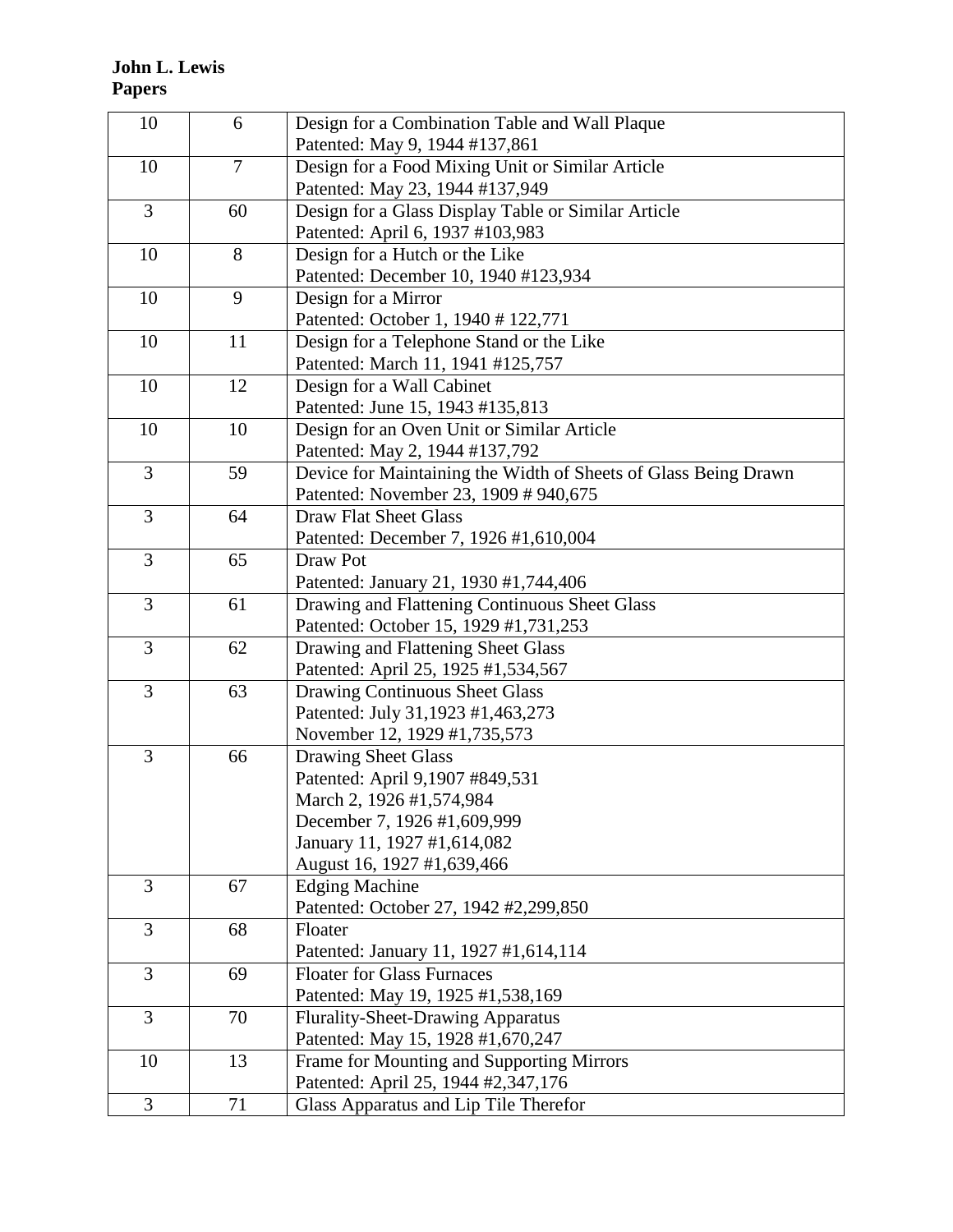|   |    | Patented: January 10, 1928 #1,655,992                                                        |
|---|----|----------------------------------------------------------------------------------------------|
| 3 | 72 | <b>Glass Cutter</b>                                                                          |
|   |    | Patented: July 14, 1942 #2,289,718                                                           |
| 3 | 75 | Glass Cutter's Table                                                                         |
|   |    | Patented: March 2, 1926 #1,574,965                                                           |
| 3 | 73 | <b>Glass Cutting Apparatus</b>                                                               |
|   |    | Patented: April 12, 1932 #1,853,505                                                          |
| 3 | 74 | <b>Glass Cutting Mechanism</b>                                                               |
|   |    | Patented: February 28, 1922 #1,407,736                                                       |
| 3 | 76 | <b>Glass Drawing and Cutting Mechanism</b>                                                   |
|   |    | Patented: May 25, 1920 #1,341,262                                                            |
| 3 | 77 | <b>Glass Drawing Apparatus and Process</b>                                                   |
|   |    | Patented: November 21, 1905 #805,053                                                         |
| 3 | 78 | <b>Glass Furnace</b>                                                                         |
|   |    | Patented: May 19, 1925 #1,538,215                                                            |
|   |    | May 19, 1925 #1,538,229                                                                      |
|   |    | December 18, 1928 #1,695,528                                                                 |
| 3 | 79 | <b>Glass Melting Furnace</b>                                                                 |
|   |    | Patented: March 10, 1931 #1,795,933                                                          |
|   |    | January 19, 1932 #1,841,717                                                                  |
| 3 | 80 | <b>Glass Working Apparatus</b>                                                               |
|   |    | Patented: November 21, 1905 #805,054                                                         |
|   |    | November 21, 1905 #805,055                                                                   |
| 3 | 81 | Glass Working Machine Folder 1                                                               |
|   |    | Patented March 7, 1899 #620,567                                                              |
|   |    | March 7, 1899 #620,568                                                                       |
|   |    | March 7, 1899 #620,642                                                                       |
|   |    | March 28, 1899 #621,795                                                                      |
|   |    | June 13, 1899 #626,859                                                                       |
|   |    | March 25, 1902 #696,007                                                                      |
|   |    | March 25, 1902 #696,008                                                                      |
|   |    | October 14, 1902 #711,287                                                                    |
|   |    | March 15, 1904 #754,426                                                                      |
| 3 | 82 | Glass Working Machine Folder 2                                                               |
|   |    | Patented: August 9, 1904 #766,932                                                            |
|   |    | August 16, 1904 #767,391                                                                     |
|   |    | August 23, 1904 #768,034                                                                     |
|   |    |                                                                                              |
|   |    | August 30, 1904 #768,589                                                                     |
|   |    |                                                                                              |
| 3 | 83 | September 6, 1904 #769,149<br><b>Laminated Safety Glass</b>                                  |
|   |    | Patented: December 20, 1933 #2,103,883                                                       |
|   |    | July 30, 1940 #2,209,435                                                                     |
|   |    | May 3, 1937 #2,232,806                                                                       |
| 3 | 84 |                                                                                              |
|   |    | Laminated Safety Glass and Process of Producing it<br>Patented: December 30, 1941 #2,268,266 |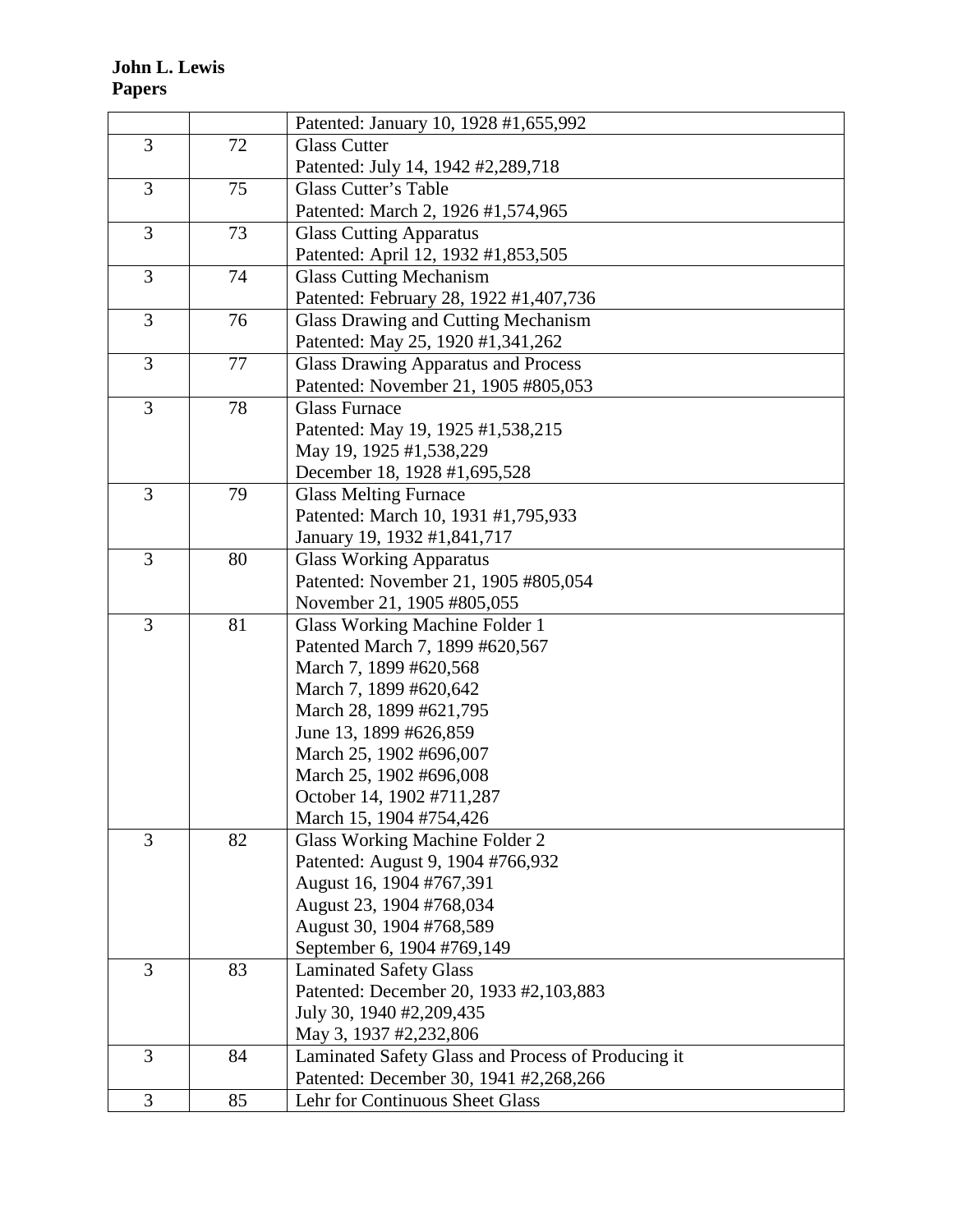|   |     | August 10, 1926 #1,595,125                                         |
|---|-----|--------------------------------------------------------------------|
| 3 | 86  | <b>Making Sheet Glass</b>                                          |
|   |     | Patented: July 6, 1920 #1,345,628                                  |
| 3 | 87  | <b>Means for Drawing Sheet-Glass</b>                               |
|   |     | Patented: October 15,1915 #1,156,273                               |
| 3 | 88  | <b>Means for Filing Glass-Melting Tanks</b>                        |
|   |     | March 14,1922 #1,409,716                                           |
| 3 | 89  | Means for Heating an Annealing Lehr and Process of Annealing       |
|   |     | Patented: August 24, 1926 #1,597,481                               |
| 3 | 90  | Means for Introducing Batch Ingredients into Glass Melting Furnace |
|   |     | Patented: September 8, 1931 #1,822,705                             |
| 3 | 91  | <b>Means for Treating Glass</b>                                    |
|   |     | Patented: January 2, 1923 #1,440,408                               |
| 3 | 92  | Method and Apparatus for Drawing Sheet Glass                       |
|   |     | Patented: January 1, 1904 #840,433                                 |
|   |     | July 16,1907 #860,528                                              |
|   |     | January 27, 1920 #14,794-Reissued                                  |
|   |     | October 18, 1921 #1,394,283                                        |
|   |     | November 21, 1922 #1,435,956                                       |
|   |     | June 1, 1926 #1,586,618                                            |
| 3 | 93  | Method and Apparatus for Drawing Wire-Glass                        |
|   |     | Patented: December 2, 1919 #1,323,389                              |
| 3 | 94  | Method and Apparatus for Flattening Sheet Glass                    |
|   |     | Patented: March 6, 1923 #1,447,661                                 |
| 3 | 95  | Method and Apparatus for Handling and Emptying Glass Melting Pots  |
|   |     | Patented: May 25, 1937 #2,081,769                                  |
| 3 | 96  | Method and Apparatus for Heating Molten Glass                      |
|   |     | Patented: February 5, 1929 #1,701,151                              |
| 3 | 97  | Method and Apparatus for Making Sheet-Glass                        |
|   |     | Patented: December 4, 1917 #1,248,809                              |
| 3 | 100 | Method and Apparatus for Tempering the Sheet Source in Sheet Glass |
|   |     | <b>Drawing Picture</b>                                             |
|   |     | Patented: August 9, 1910 #966,652                                  |
| 3 | 99  | Method and Apparatus for Tempering the Sheet Source in Sheet-Glass |
|   |     | <b>Drawing Machines</b>                                            |
|   |     | Patented: August 9, 1910 #966,652                                  |
|   |     | August 9, 1910 #966,653                                            |
| 3 | 98  | Method and Means for Skimming Glass                                |
|   |     | Patented: June 7, 1927 #1,631,759                                  |
| 3 | 101 | <b>Method for Cutting Glass</b>                                    |
|   |     | Patented: November 17, 1942 #2,302,174                             |
| 3 | 102 | Multiple Glazing Unit                                              |
|   |     | Patented: November 24, 1942 #2,302,740                             |
| 3 | 103 | <b>Plastic for Laminated Safety Glass</b>                          |
|   |     | Patented: June 18, 1940 #2,205,020                                 |
| 3 | 104 | Process and Apparatus for Drawing Glass                            |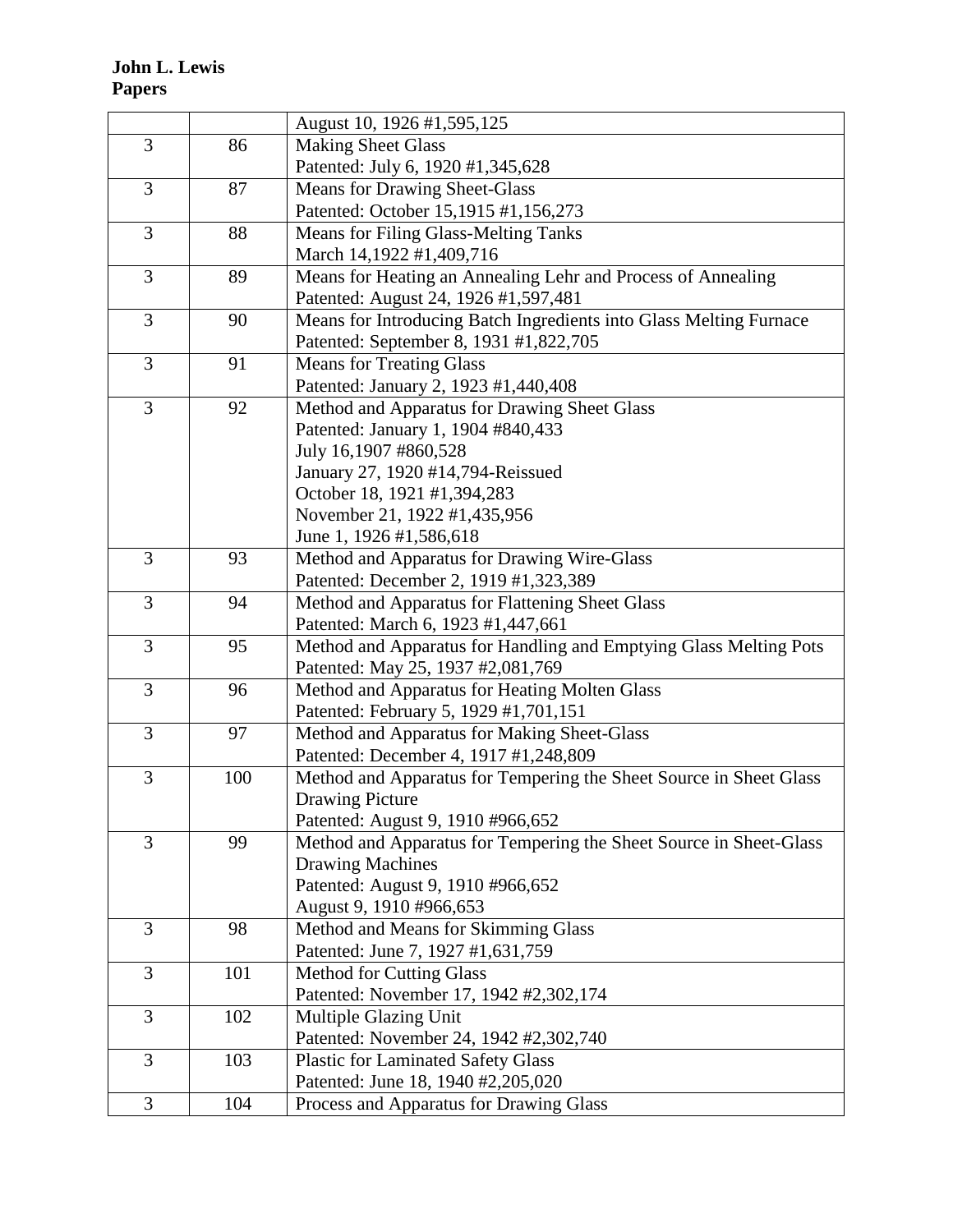|   |     | Patented: November 21, 1905 #805,056                               |
|---|-----|--------------------------------------------------------------------|
| 3 | 105 | Process and Apparatus for Drawing Sheet Glass                      |
|   |     | Patented: May 29, 1906 #821,785                                    |
|   |     | May 29, 1906 #821,786                                              |
|   |     | November 20, 1906 #836,439                                         |
|   |     | April 22, 1924 #15,281-Reissued                                    |
|   |     | September 6, 1927 #1,641,883                                       |
|   |     | October 25, 1921 #1,394,809                                        |
| 3 | 106 | Process and Apparatus for the Continuous Production of Sheet-Glass |
|   |     | Patented: January 7, 1908 #876,267                                 |
| 3 | 107 | Process for Undercutting Laminated Safety Glass                    |
|   |     | August 7, 1937 #2,089,991                                          |
| 3 | 108 | Regenerator                                                        |
|   |     | Patented: December 15, 1931 #1,836,412                             |
| 8 | 26  | Sample Display Book                                                |
|   |     | Patented: April 22, 1941 #2,239,145                                |
| 3 | 109 | <b>Sheet Glass Apparatus</b>                                       |
|   |     | Patented: September 6, 1927 #1,641,894                             |
|   |     | February 5, 1929 #1,701,165                                        |
| 3 | 110 | <b>Sheet Glass Apparatus</b>                                       |
|   |     | Patented: April 8, 1930 #1,753,766                                 |
|   |     | August 11, 1931 #1,818,231                                         |
|   |     | November 10, 1931 #1,831,629                                       |
|   |     | January 19, 1932 #1,841,715                                        |
| 3 | 111 | <b>Sheet Glass Drawing Apparatus</b>                               |
|   |     | Patented: December 29, 1941 #1,122,692                             |
|   |     | September 20, 1921 #1,391,406                                      |
|   |     | August 31, 1926 #1,598,073                                         |
|   |     | May 15, 1928 #1,670,248                                            |
|   |     | April 21, 1931 # 1,801,298                                         |
|   |     | July 28, 1931 #1,816,036                                           |
|   |     | July 28, 1931 #1,816,037                                           |
|   |     | November 10, 1931 #1,831,639                                       |
| 3 | 115 | <b>Sheet Glass Handling Apparatus</b>                              |
|   |     | Patented: January 25, 1938 #2,106,573                              |
| 3 | 112 | <b>Sheet-Glass Drawing Machine</b>                                 |
|   |     | Patented: September 20, 1921 #1,391,405                            |
|   |     | October 11,1921 #1,393,081                                         |
| 3 | 113 | <b>Sheet-Glass Drawing Mechanism</b>                               |
|   |     | Patented: August 6, 1918 #1,274,385                                |
|   |     | August 28, 1923 #1,466,457                                         |
| 3 | 114 | <b>Sheet-Glass Forming Apparatus</b>                               |
|   |     | Patented: November 15,1921 #1,397,326                              |
| 3 | 116 | <b>Tank-Furnace-Heating Means</b>                                  |
|   |     | Patented: June 25, 1929 #1,718,331                                 |
| 3 | 117 | Template                                                           |
|   |     |                                                                    |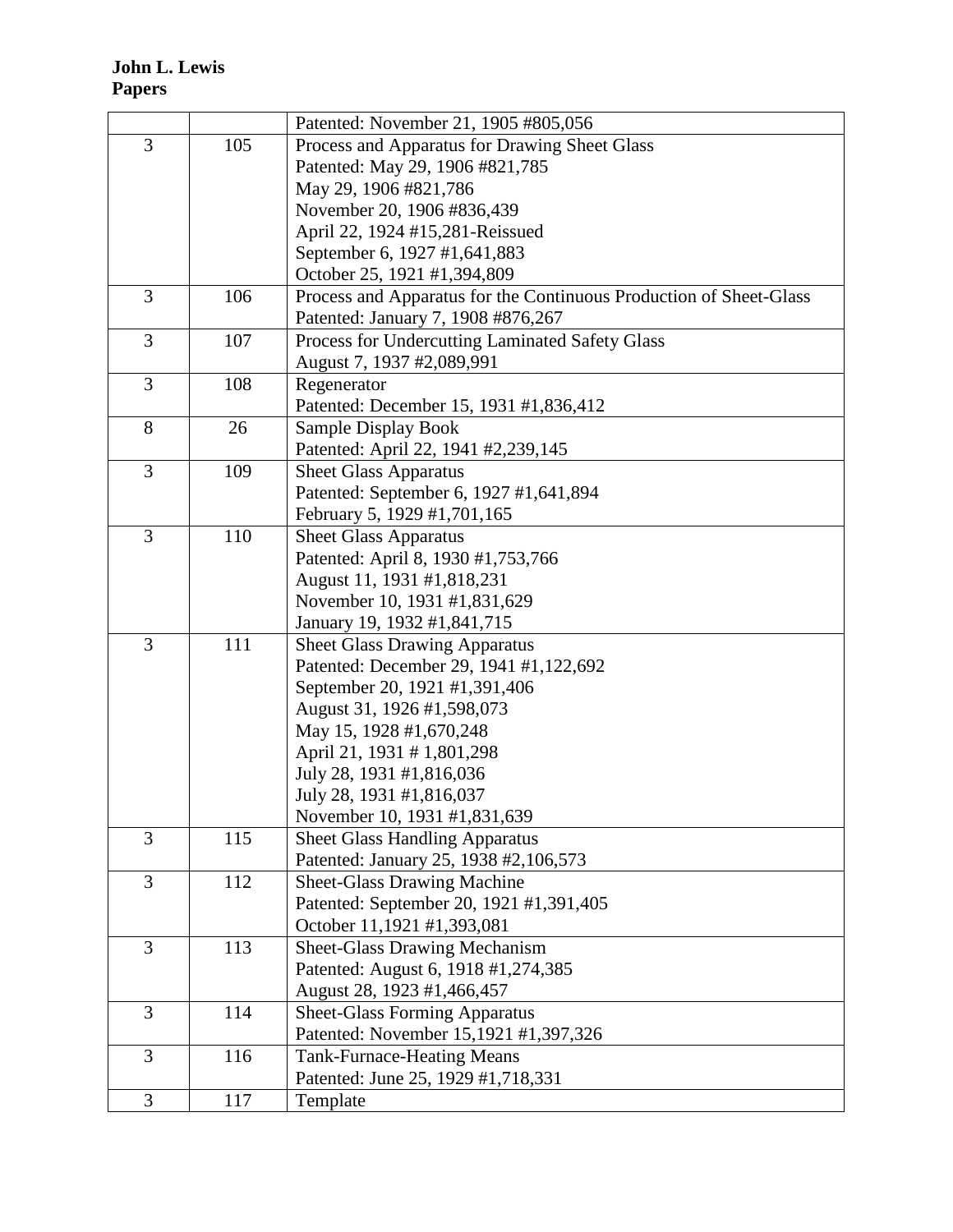|                 |                | Patented: June 25, 1935 #2,006,183                               |
|-----------------|----------------|------------------------------------------------------------------|
| 3               | 118            | <b>Trademarks</b>                                                |
|                 |                | March 29, 1927 #226,150 - Auto                                   |
|                 |                | January 10, 1928 #237,387 - Violate                              |
|                 |                | December 31, 1940 #384,005 - Vitrolite                           |
|                 |                | January 21, 1941 #384,518 - LOF                                  |
|                 |                | February 25, 1941 #385,399 – Glassic                             |
|                 |                | April 22, 1941 #386,704 - Thermopane                             |
|                 |                |                                                                  |
|                 |                | <b>S6: Subject Files</b>                                         |
|                 |                | (NOTE: * denotes box is located on Range 65)                     |
|                 |                |                                                                  |
| 3               | 119            | <b>Charleston Plant</b>                                          |
| $\overline{3}$  | 120            | Furnace History                                                  |
| $\overline{3}$  | 121            | <b>Flat Glass History</b>                                        |
| $\overline{3}$  | 122            | Fuel Utilization in Glass History                                |
| $4*$            | $\mathbf{1}$   | <b>History Of Glass</b>                                          |
| $4*$            | $\overline{2}$ | Laurinburg Furnace Lighting/Open House                           |
| $4*$            | 3              | Laurinburg North Carolina Plant                                  |
| $6^{\wedge}$    |                | <b>LOF Building</b>                                              |
| $4*$            | 4              | <b>Ottawa Illinois Plant</b>                                     |
| $4*$            | 5              | Reddick, William                                                 |
| $4*$            | 6              | <b>Shreveport Plant</b>                                          |
| $4*$            | 7              | <b>Shreveport Plant description</b>                              |
| $4*$            | 8              | <b>Shreveport Plant Closing</b>                                  |
| $4*$            | 9              | <b>Shreveport Plant Wind Damage Report</b>                       |
|                 |                |                                                                  |
|                 |                | <b>S7: Artifacts and Personal Items</b>                          |
|                 |                | (NOTE: $\land$ denotes box is located on oversize shelf)         |
|                 |                | (NOTE: * denotes box is located on Range 65)                     |
|                 |                |                                                                  |
| $6^{\wedge}$    |                | <b>Blue Plated Textured Glass</b>                                |
| $4*$            | 10             | Color Sample, Medium Blue                                        |
| $4*$            | 11             | Color Sample, Standard Green                                     |
| $4*$            | 12             | <b>Congratulatory Letter</b>                                     |
| $5*$            |                | Contractor's Badge                                               |
| $4*$            | 13             | Decimal Plate and Sheet Glass Calculator                         |
| $5*$            |                | <b>Employee Badge</b>                                            |
| $4*$            | 14             | Glass from Charleston, WV. Plant August 1979                     |
| $7^{\wedge}$    | 1              | Identification Labels                                            |
| $5*$            |                | LOF Glass Co. matchbook                                          |
| $7^{\wedge}$    | 1              | Meet Some Friends of Yours and Ours Too Employees of East Toledo |
|                 |                | and Rossford Plants                                              |
| $5*$            |                | One year Service Pin                                             |
| $\overline{5*}$ |                | Service Pin                                                      |